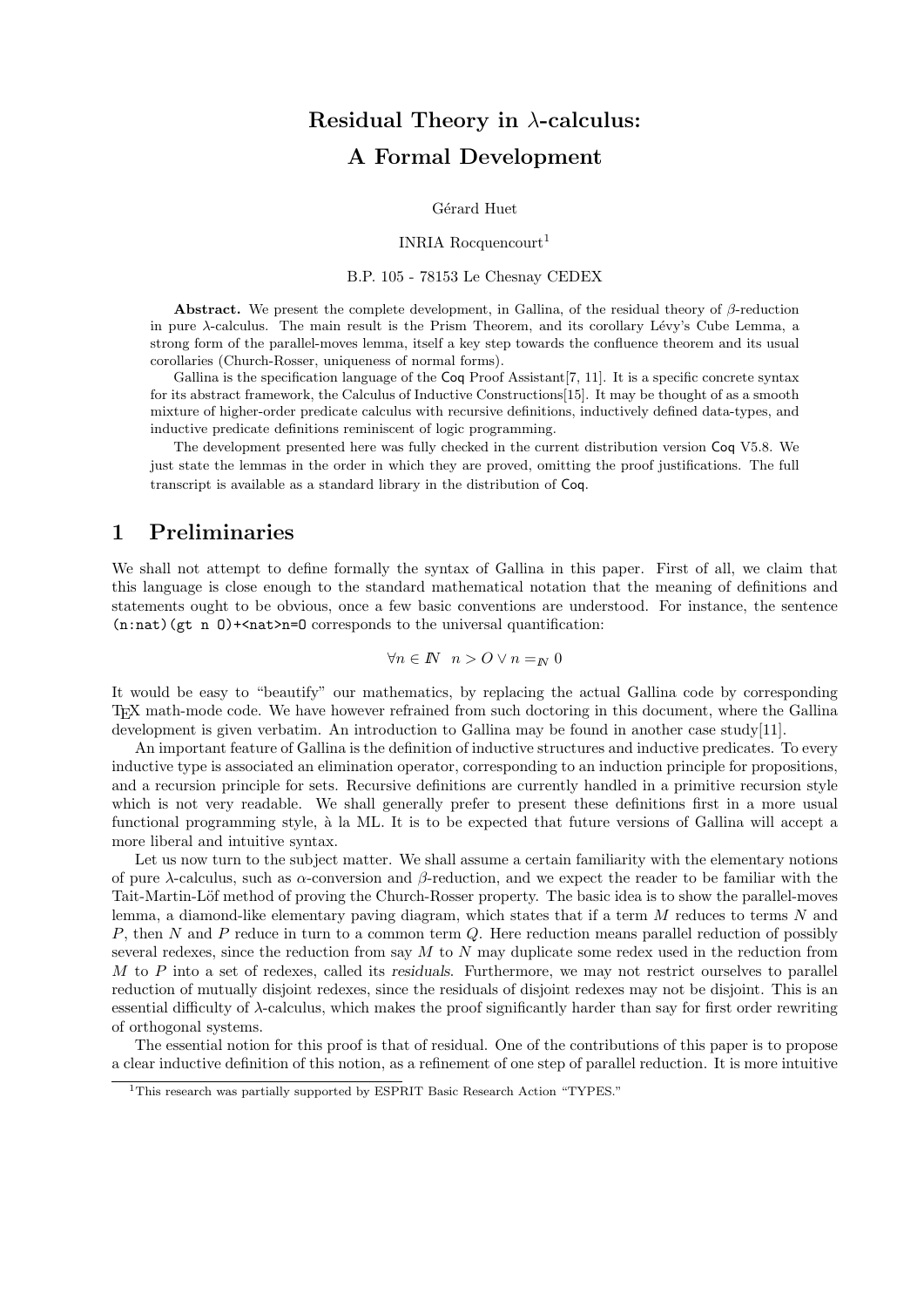than the standard "residual map" on occurrences, and allows clear inductive proofs. One of the main new results is a Commutation Theorem, which states that residuals commute with substitution. This gives a nice algebraic structure to the inductive type representing sets of redexes, a natural enrichment of  $\lambda$ -terms. The parallel-moves lemma generalises on this structure as Lévy's Cube Lemma, presented here as a corollary to a simpler diagram which we call the Prism Theorem.

# 2 Lambda terms

We represent our  $\lambda$ -terms with de Bruijn's indexes[5]. We need a minimum of arithmetical properties, concerning addition, and the standard orderings  $\lt$ ,  $\le$  and  $>$  on natural numbers. Two lemmas state the decidability of those predicates:

```
Lemma test : (n,m:nat){le n m}+{gt n m}.
Lemma compare : (n,m:nat){1t n m}+{<nat>n=m}+{gt n m}.
```
Here as everywhere in Gallina the prefix (n:nat) stands for universal quantification  $\forall n \in nat$ . The connective + is intuitionistic disjunction, with constructive contents. We may use the proofs of these lemmas as boolean conditionals in further definitions.

Throughout this paper, we shall not provide the full formal proofs of the lemmas we state. The basic idea is that the development is sliced into small enough pieces that the logical structure of the mathematics is more or less obvious. Hints such as "this lemma is proved by induction on X" are occasionally provided. The reader interested by proof details may consult the actual transcript files in the Coq distribution.

#### 2.1 Abstract syntax

The abstract syntax of  $\lambda$ -terms is defined as an inductive set with three constructors, corresponding respectively to variable occurrences (represented as the reference depth from their binding abstraction), lambda abstraction and application.

```
Inductive Set lambda =
   Ref : nat -> lambda
  | Abs : lambda -> lambda
  | App : lambda -> lambda -> lambda.
```
# 2.2 Lifting

The first operation, an auxiliary notion necessary for substitution, is lifting, which recomputes references to global variables across n levels of extra binders in term N. The operation (lift n N) is itself defined as the base case  $(k = 0)$  of a more general (lift\_rec n N k), where the operation lift\_rec is defined recursively as follows:

```
Recursive Definition lift_rec n N k = Match N with
    Ref(i) \rightarrow if i < k then Ref(i)else Ref(n+i)
  | Abs(M) \rightarrow Abs(lift_rec n M (k+1))
  | App(M,N) -> App(lift_rec n M k,lift_rec n N k).
```
Note that the argument k is just a counter of the abstraction nodes traversed during the recursion. Thus when we encounter a variable represented as a de Bruijn index Ref(i), this variable is local to the  $\lambda$ -term N when  $i < k$  (in which case it is untouched), and global otherwise (in which case is it relocated).

The above definition of  $lift\_rec$  is not accepted in Gallina's current syntax analyser, and we must write our recursive definitions in an equivalent but more awkward primitive-recursive style as follows.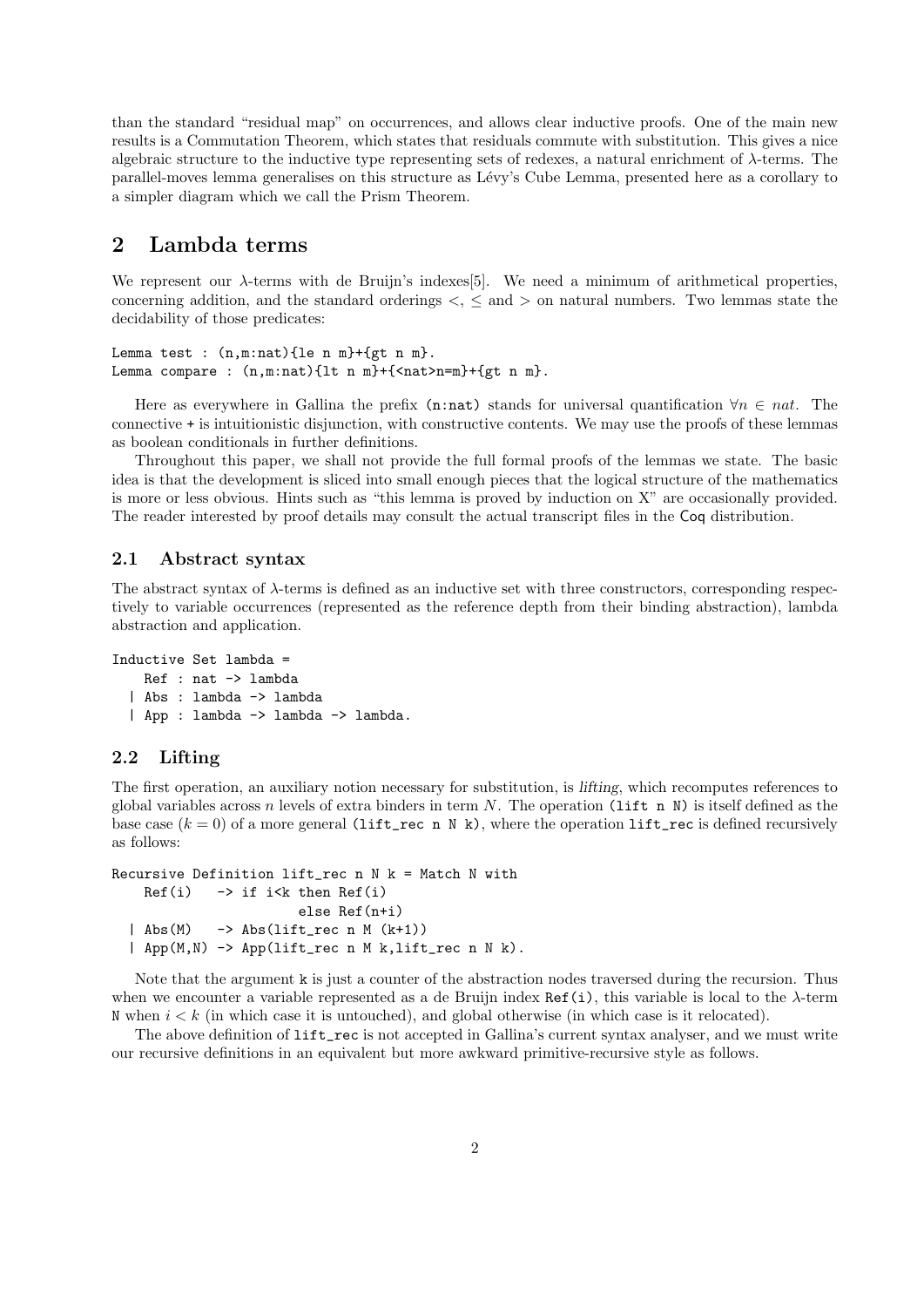```
Definition lift_rec : nat -> lambda -> nat -> lambda =
    [n:nat][N:lambda](<nat->lambda>Match N with
      (* (Ref i) *) [i,k:nat](<lambda>Match (test k i) with
                 (* k<=i *) [H:(le k i)] (Ref (plus n i))
                 (* k>i *) [H:(gt k i)] (Ref i))
      (* (Abs M) *) [M:lambda][f:nat->lambda]
                    [k:nat](Abs (f (S k)))(* (App M N) *) [M:lambda][f:nat->lambda][N:lambda][g:nat->lambda]
                      [k:nat](App (f k) (g k)).
```

```
Definition lift = [n:nat] [N:lambda] (lift\_rec n N 0).
```
We use the Automath notation for abstraction:  $[n:nat]$  denotes the identity function on type nat. We use the Lisp notation for application:  $(F \times y)$  denotes the application of function F to arguments x and y.

### 2.3 Substitution

We now define substitution. We again give first the intuitive recursive definition, then the actual definition as currently accepted by Coq.

```
Recursive Definition subst_rec N M k = Match M with
    Ref(i) -> if k<i then Ref(i-1)if k=i then lift k N
                 if k>i then Ref(i)
 |\text{Abs}(P) \rightarrow \text{Abs}(\text{substr\_rec} \ N \ P \ (k+1))| App(P,Q) -> App(subst_rec N P k, subst_rec N Q k).
Definition subst_rec : lambda -> lambda -> nat -> lambda =
    [N, M: lambda](<nat->lambda>Match M with
      (* (Ref i) *) [i,k:nat](<lambda>Match (compare k i) with
            [C:\{(gt i k)\}+\{<\nnat&gt;k=i\}](\langlelambda>Match C with
               (* k < i *) [H:(gt i k)](Ref (pred i))
               (* k=i *) [H:<nat>k=i](lift k N))
               (* k>i *) [H:(gt k i)] (Ref i))
      (* (Abs M) *) [M:lambda][f:nat->lambda]
                      [k:nat](Abs (f (S k)))(* (App M N) *) [M:lambda][f:nat->lambda][N:lambda][g:nat->lambda]
                        [k:nat](App (f k) (g k)).
```

```
Definition subst = [N,M:1ambda] (subst_rec N M 0).
```
Let us give a few examples. The concrete  $\lambda$ -expression usually written  $\lambda z \cdot z$ , for which we shall prefer the Automath syntax [z]z, is represented abstractly as the term (Abs (Ref O)):lambda. This representation is canonical, in that it is invariant by renaming of the variables (usually called  $\alpha$ -conversion). Thus we do not have to burden ourselves from the start with an awkward quotient structure. Similarly,  $\lambda$ -expression[y](y x) is represented as (Abs (App (Ref  $(0)$ ) (Ref  $(0)$ ))). Here we assume that the free variable x is bound by the immediately enclosing abstraction, like in the redex  $([x,y](y x) [z]z)$ . Reducing this redex will produce the computation of term (subst (Abs (Ref 0)) (Abs (App (Ref 0) (Ref (S 0))))), which computes to the normal-form term (Abs (App (Ref O) (Abs (Ref O)))), i.e. to the expected λ-expression  $[y](y [z]z)$ .

Similarly, the reduction of the redex in the expression:  $[u](x][y](x u)$  [z]u) will compute the term (Abs (subst (Abs (Ref (S O))) (Abs (App (Ref (S O)) (Ref (S (S O))))))), with normal-form (Abs (Abs (App (Abs (Ref (S (S O)))) (Ref (S O))))), representing e.g.  $[x,y]$  ( $[z]x \ x$ ).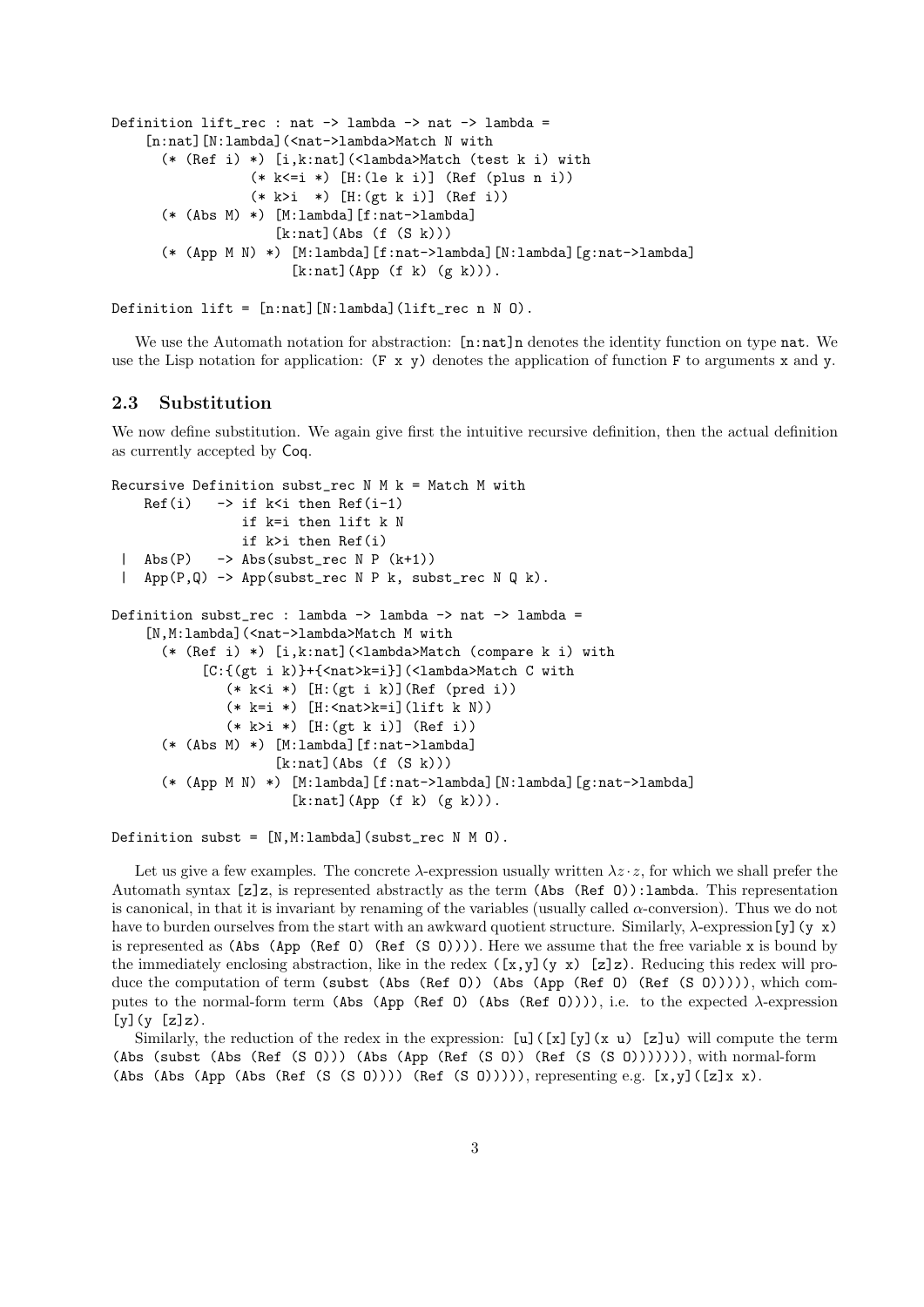# 3 Reduction

#### 3.1 One-step  $\beta$ -reduction

We may now axiomatize one step of  $\beta$ -reduction as the congruence closure of rule beta, which reduces redex (App (Abs M) N) to the result of the substitution of term N in term M, i.e. to the term (subst N M). We thus obtain naturally red1 as an inductively defined relation with four constructors, corresponding to the usual structured operational semantics rules:

```
Inductive Definition red1 : lambda -> lambda -> Prop =
  beta : (M,N:lambda)(red1 (App (Abs M) N) (subst N M))
 | abs_red : (M,N:\lambda) (red1 M N) -> (red1 (Abs M) (Abs N))
 | app_red_l : (M1,N1:lambda)(red1 M1 N1) -> (M2:lambda)(red1 (App M1 M2) (App N1 M2))
 | app_red_r : (M2,N2:lambda)(red1 M2 N2) -> (M1:lambda)(red1 (App M1 M2) (App M1 N2)).
```
Remark that the above definition corresponds exactly to stating the usual inference rules:

$$
beta: \frac{1}{([x]M N) \rightarrow_1 M\{N \setminus x\}}
$$
  
\n
$$
abs\_red: \frac{M \rightarrow_1 N}{[x]M \rightarrow_1 [x]N}
$$
  
\n
$$
app\_red\_l: \frac{M_1 \rightarrow_1 N_1}{(M_1 M_2) \rightarrow_1 (N_1 M_2)}
$$
  
\n
$$
app\_red\_r: \frac{M_2 \rightarrow_1 N_2}{(M_1 M_2) \rightarrow_1 (M_1 M_2)}
$$

### 3.2 β-reduction

We now define  $\beta$ -reduction red as the transitive closure of red1.

```
Inductive Definition red : lambda -> lambda -> Prop =
  one_step_red : (M,N:lambda)(red1 M N) -> (red M N)
 | refl_red : (M:lambda)(red M M)
 | trans_red : (M, N, P:1ambda) (red M N) -> (red N P) -> (red M P).
```
Here are a few typical lemmas, easy to prove by the induction principle naturally associated with the inductive definition red.

Lemma red\_abs :  $(M, M':1ambda)$  (red  $M M'$ ) -> (red (Abs  $M$ ) (Abs  $M'$ )).

Lemma red\_appl :  $(M, M':1$ ambda)(red M M') -> (N:1ambda)(red (App M N) (App M' N)).

Lemma red\_appr :  $(M, M':1$ ambda)(red M M') ->  $(N:1$ ambda)(red (App N M) (App N M')).

Using the transitivity of red, we now show that red is closed by  $\beta$ -reduction:

```
Lemma red_app : (M, M', N, N'): lambda)(red M M') -> (red N N') -> (red (App M N) (App M' N')).
```

```
Lemma red_beta :
```
 $(M,M',N,N':1$ ambda)(red M M') -> (red N N') -> (red (App (Abs M) N) (subst N' M')).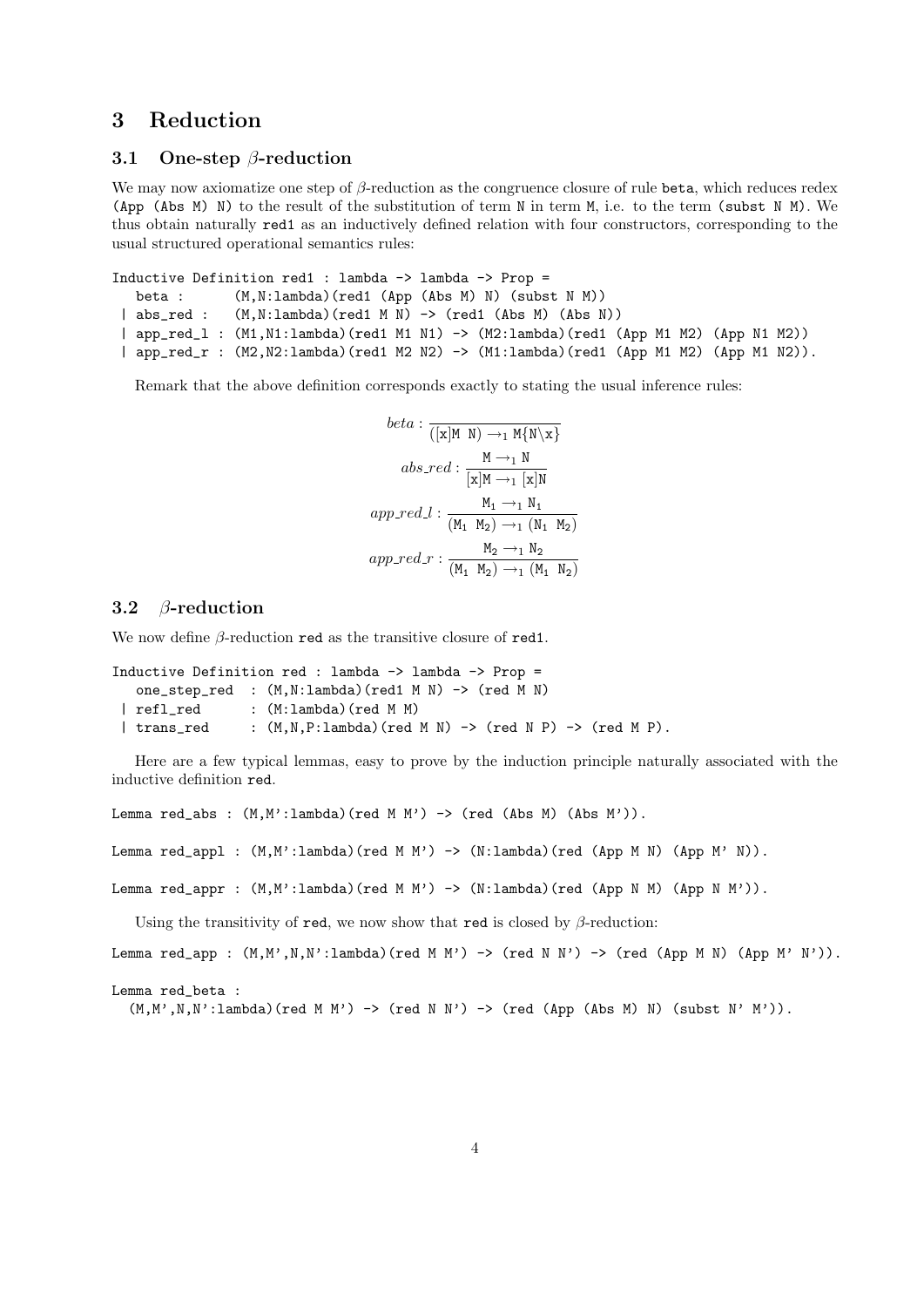#### 3.3 β-conversion

Similarly, β-conversion conv may be defined as the equivalence closure of red1. Actually, it is more convenient to first define one step of conversion as one step of reduction or anti-reduction, to take its reflexive-transitive closure, and to prove symmetry:

```
Inductive Definition conv1 : lambda -> lambda -> Prop =
   red1_conv : (M,N:lambda)(red1 M N) -> (conv1 M N)
 | exp1_conv : (M,N:lambda)(red1 N M) -> (conv1 M N).
Inductive Definition conv : lambda -> lambda -> Prop =
  one_step_conv : (M,N:lambda)(conv1 M N) -> (conv M N)
 | refl_conv : (M:lambda)(conv M M)
 | trans_conv : (M,N,P:lambda)(conv M N) -> (conv N P) -> (conv M P).
```
Lemma sym\_conv :  $(M,N:\lambda)$  (conv M N) -> (conv N M).

### 3.4 Parallel β-reduction

We define similarly one step of parallel  $\beta$ -reduction, with the usual bottom-up inductive definition.

```
Inductive Definition par_red1 : lambda -> lambda -> Prop =
   par\_beta : (M, M':lambda) (par_red1 M M') ->
                 (N, N':lambda)(par_red1 N N') -> (par_red1 (App (Abs M) N) (subst N' M'))
 | ref_par_red : (n:nat)(par_red1 (Ref n) (Ref n))
 | abs_par_red : (M,M':lambda)(par_red1 M M') -> (par_red1 (Abs M) (Abs M'))
 | app_par_red : (M,M':lambda)(par_red1 M M') ->
                 (N, N':lambda)(par_red1 N N') -> (par_red1 (App M N) (App M' N')).
```
Again, this should be compared to:

$$
par\_beta : \frac{M \Rightarrow M' \quad N \Rightarrow N'}{([x]M \quad N) \Rightarrow M'\{N'\x\}}
$$

$$
ref\_par\_red : \frac{M \Rightarrow M'}{x \Rightarrow x}
$$

$$
abs\_par\_red : \frac{M \Rightarrow M'}{[x]M \Rightarrow [x]M'}
$$

$$
app\_par\_red : \frac{M \Rightarrow M' \quad N \Rightarrow N'}{(M \quad N) \Rightarrow (M' \quad N')}
$$

Let us give a few easy lemmas: par\_red1 is reflexive and extends red1.

```
Lemma refl_par_red1 : (M:\lambda) (par_red1 M M).
```
Lemma red1\_par\_red1 :  $(M,N:\lambda)$  (red1 M N) -> (par\_red1 M N).

Both lemmas are immediate by induction on M. We now define parallel  $\beta$ -reduction par\_red as the transitive closure of par\_red1.

```
Inductive Definition par_red : lambda -> lambda -> Prop =
   one_step_par_red : (M,N:lambda)(par_red1 M N) -> (par_red M N)
 | trans_par_red : (M,N,P:lambda)(par_red M N) -> (par_red N P) -> (par_red M P).
```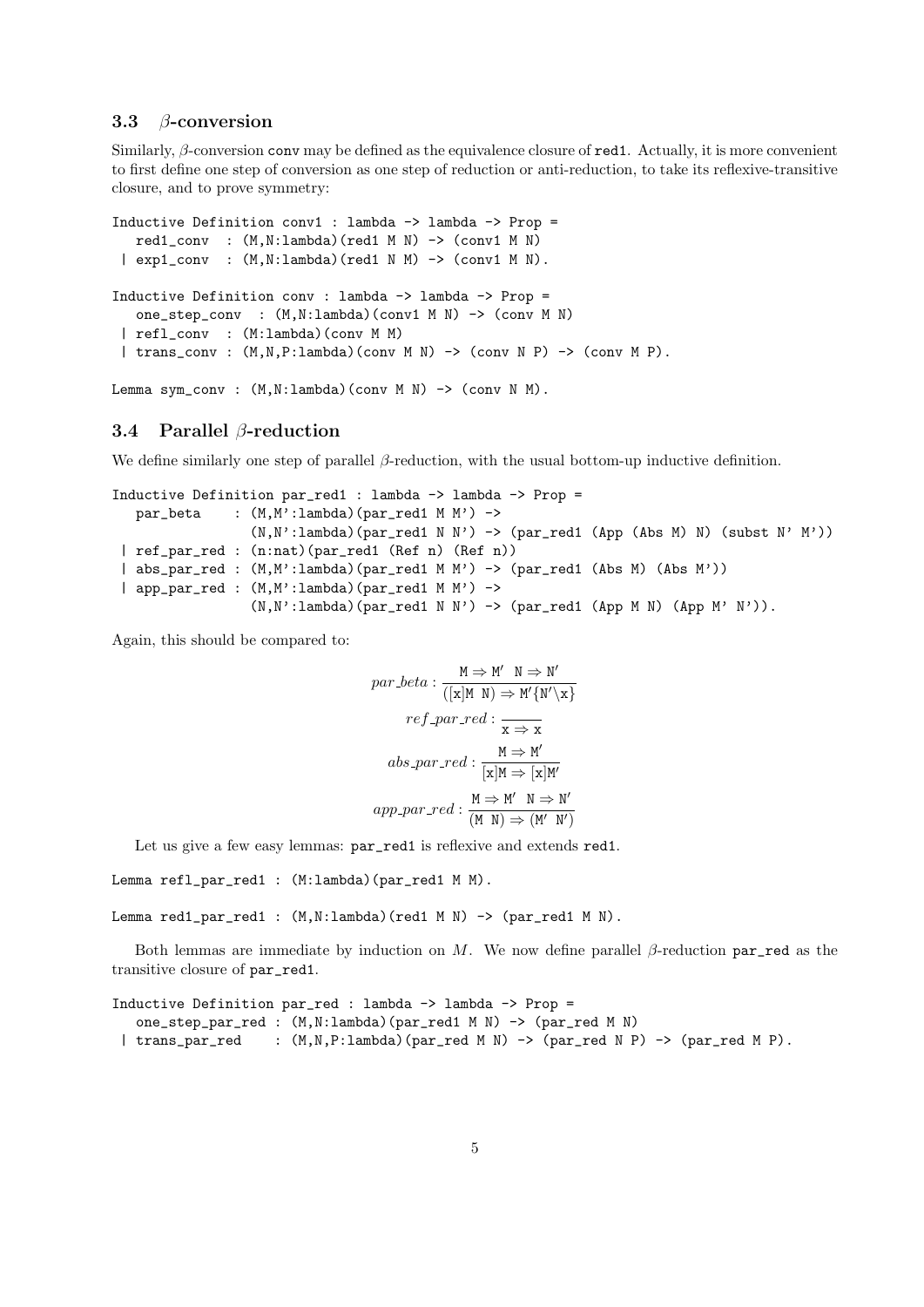#### 3.5 Equivalence between reduction and parallel reduction

Lemma red\_par\_red :  $(M,N:\lambda)$  (red M N) -> (par\_red M N).

Lemma par\_red\_red :  $(M,N:\lambda)$  (par\_red M N) -> (red M N).

Again, lemma red\_par\_red is easily proved, by induction on the derivation of (red M N). Similarly, lemma par\_red\_red is proved by induction on (par\_red M N). In Coq, such proofs are easy, since the system automatically synthesises an induction principle for any inductively defined notion, and this principle is directly invoked by the Induction proof tactic. For instance, the induction principle associated with the inductive predicate red is a second-order construction red\_ind, with type:

```
red_ind : (R:lambda->lambda->Prop)
               ((M:lambda)(N:lambda)(red1 M N)->(R M N)) ->
               ((M:1ambda)(R M M)) ->
               ((M,N,P:\text{lambda})\text{ (red }M\ N) \rightarrow (R\ M\ N) \rightarrow (\text{red }\ N\ P) \rightarrow (R\ N\ P) \rightarrow (R\ M\ P)) \rightarrow(M, N:lambda) (red M N) -> (R M N).
```
#### 3.6 Confluence and strip lemmas

We define confluence abstractly, with parameters  $A:Set$  and relation  $R:A->A->Prop$ . This definition is Gallina syntax for

confluence $(R) \equiv \forall x, y, z \in A \cdot R(x, y) \land R(x, z) \Rightarrow \exists u \in A \cdot R(y, u) \land R(z, u).$ 

The particular order of quantification used below is best suited for the subsequent induction proofs.

Definition confluence [A:Set][R:A->A->Prop]  $(x,y:A)(R x y) \rightarrow (z:A)(R x z) \rightarrow \langle A \rangle \text{Ex}([u:A] (R y u) / \langle (R z u) \rangle).$ 

The next lemma is an easy consequence of the equivalence between reduction and parallel reduction.

Lemma lemma1 : (confluence lambda par\_red) -> (confluence lambda red).

The next lemmas are classical "strip lemmas", like in Barendregt[3, 4].

```
Definition strip = (x,y:1ambda)(par_red x y) ->
                      (z:\lambda) (par_red1 x z) ->
          \langlelambda>Ex([u:lambda](par_red1 y u) /\ (par_red z u)).
```

```
Lemma strip_lemma_r : (confluence lambda par_red1) -> strip.
```
In more usual notation, writing  $\Rightarrow$  for one step of parallel reduction, this lemma says that if  $\Rightarrow$  is confluent, then  $\forall x, y, z \ x \Rightarrow^* y \land x \Rightarrow z \supset \exists u \ y \Rightarrow u \land z \Rightarrow^* u$ . In the standard proof, this is an easy induction on n such that  $x \Rightarrow^n y$ . In Coq we do this by a direct induction on the hypothesis (par\_red x y), there is no need to go through an arithmetic coding. A second "strip lemma" in the other direction completes the equivalence between confluence of one step of parallel reduction and its transitive closure:

```
Lemma strip_lemma_1 : strip -> (confluence lambda par_red).
```
Lemma lemma2 : (confluence lambda par\_red1) -> (confluence lambda par\_red).

# 4 Redexes

We represent sets of redex occurrences as terms with an extra Boolean mark to application nodes. A redex occurrence (Ap b (Fun M) N) belongs to the set iff b=true.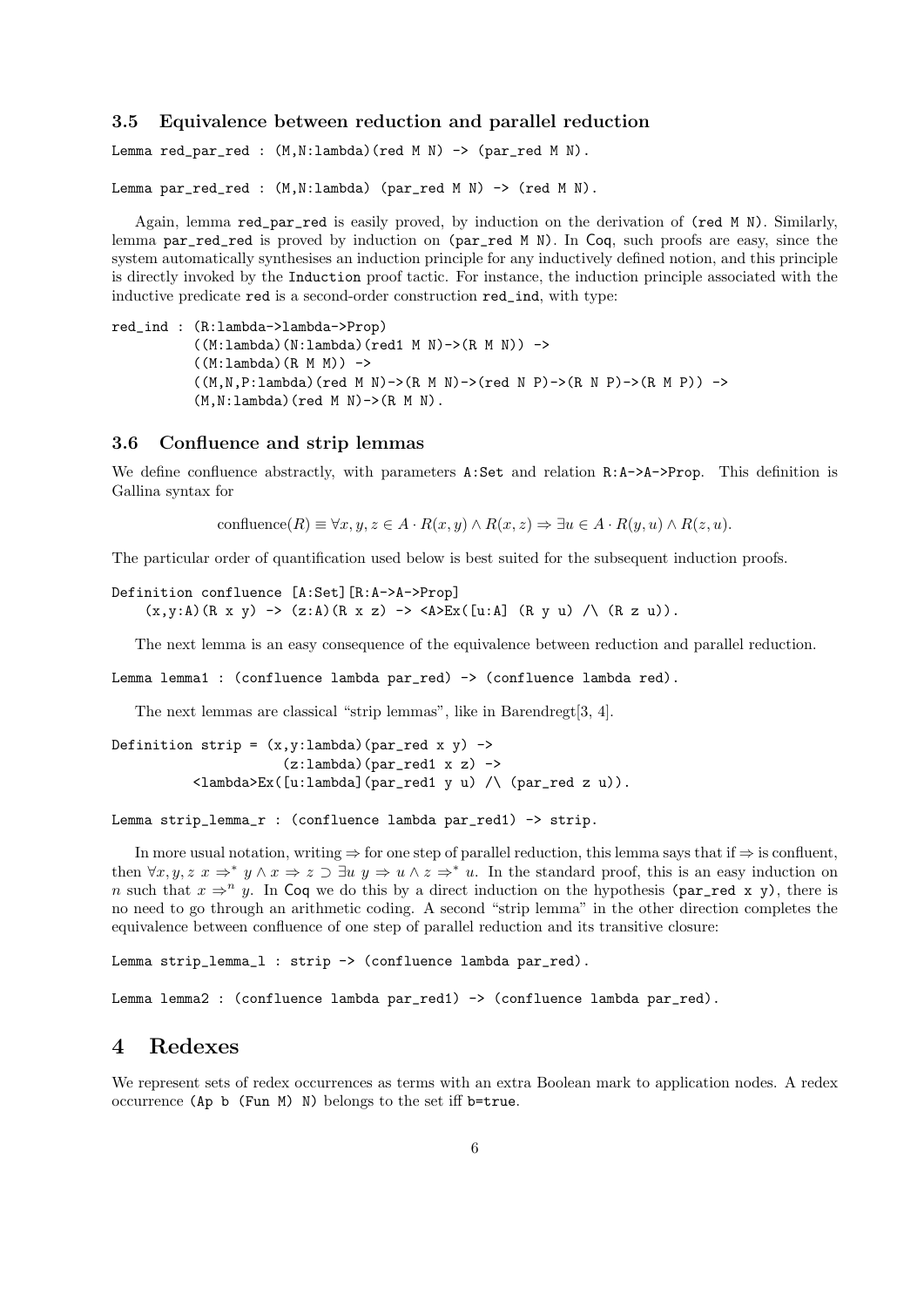#### 4.1 Redexes as an enrichment of terms

```
Inductive Set redexes =
   Var : nat -> redexes
  | Fun : redexes -> redexes
  | Ap : bool -> redexes -> redexes -> redexes.
```
We define the translation from terms to (empty) sets of redexes, and the reverse forgetful translation.

```
Definition mark = [M:lambda] (<redexes>Match M with
  (* Ref * [n:nat](Var n)(* Abs *) [M:lambda][U:redexes](Fun U)
  (* App *) [M:lambda][U:redexes][N:lambda][V:redexes](Ap false U V)).
Definition unmark = [U:redexes](<lambda>Match U with
  (* \nVar *) [n:nat] (Ref n)
  (* Fun *) [U:redexes][M:lambda](Abs M)
  (* Ap *) [b:bool][U:redexes][M:lambda][V:redexes][N:lambda](App M N)).
```
Lemma inverse :  $(M:\lambda)$  /  $\lambda$  /  $\lambda$  /  $\lambda$  /  $\lambda$  /  $\lambda$  /  $\lambda$  /  $\lambda$  /  $\lambda$  /  $\lambda$  /  $\lambda$  /  $\lambda$  /  $\lambda$  /  $\lambda$  /  $\lambda$  /  $\lambda$  /  $\lambda$  /  $\lambda$  /  $\lambda$  /  $\lambda$  /  $\lambda$  /  $\lambda$  /  $\lambda$  /  $\lambda$  /  $\lambda$  /  $\lambda$  /  $\lambda$  /  $\lambda$  /  $\lambda$  /

# 4.2 The Boolean algebra of sets of redexes

The structure of redexes is going to be used for two orthogonal purposes: as representations of proofs of one step of parallel reduction, and as sets of redexes the residuals of which we are interested in tracing. Sets of redexes have a natural structure of Boolean algebra, with ordering the subset relation sub, and join union defined inductively below.

```
Inductive Definition sub : redexes -> redexes -> Prop =
   Sub_Var : (n:nat)(sub (Var n) (Var n))
  | Sub_Fun : (U,V:redexes)(sub U V) -> (sub (Fun U) (Fun V))
  | Sub_Ap1 : (U1,V1:redexes)(sub U1 V1) -> (U2,V2:redexes)(sub U2 V2) ->
                    (b:bool)(sub (Ap false U1 U2) (Ap b V1 V2))
  | Sub_Ap2 : (U1,V1:redexes)(sub U1 V1) -> (U2,V2:redexes)(sub U2 V2) ->
                    (b:bool)(sub (Ap true U1 U2) (Ap true V1 V2)).
Definition bool_max = [b, b':bool](<br/>bool>Match b with true b').
Inductive Definition union : redexes -> redexes -> redexes -> Prop =
    Union_Var : (n:nat)(union (Var n) (Var n) (Var n))
  | Union_Fun : (U,V,W:redexes)(union U V W) -> (union (Fun U) (Fun V) (Fun W))
  | Union_Ap : (U1,V1,W1:redexes)(union U1 V1 W1) ->
                (U2,V2,W2:redexes)(union U2 V2 W2) ->
      (b1,b2:bool)(union (Ap b1 U1 U2) (Ap b2 V1 V2) (Ap (bool_max b1 b2) W1 W2)).
Lemma union_1 : (U,V,W:\text{redexes}) (union U V W) -> (sub U W).
Lemma union_r : (U, V, W:redexes)(union U V W) -> (sub V W).
```

```
Lemma union_sym : (U, V, W:redexes)(union U V W) -> (union V U W).
```
The compatibility relation in this lattice is the equivalence comp, with (comp U V) if and only if  $(unnmark U)=(unnark V).$ 

Inductive Definition comp : redexes -> redexes -> Prop =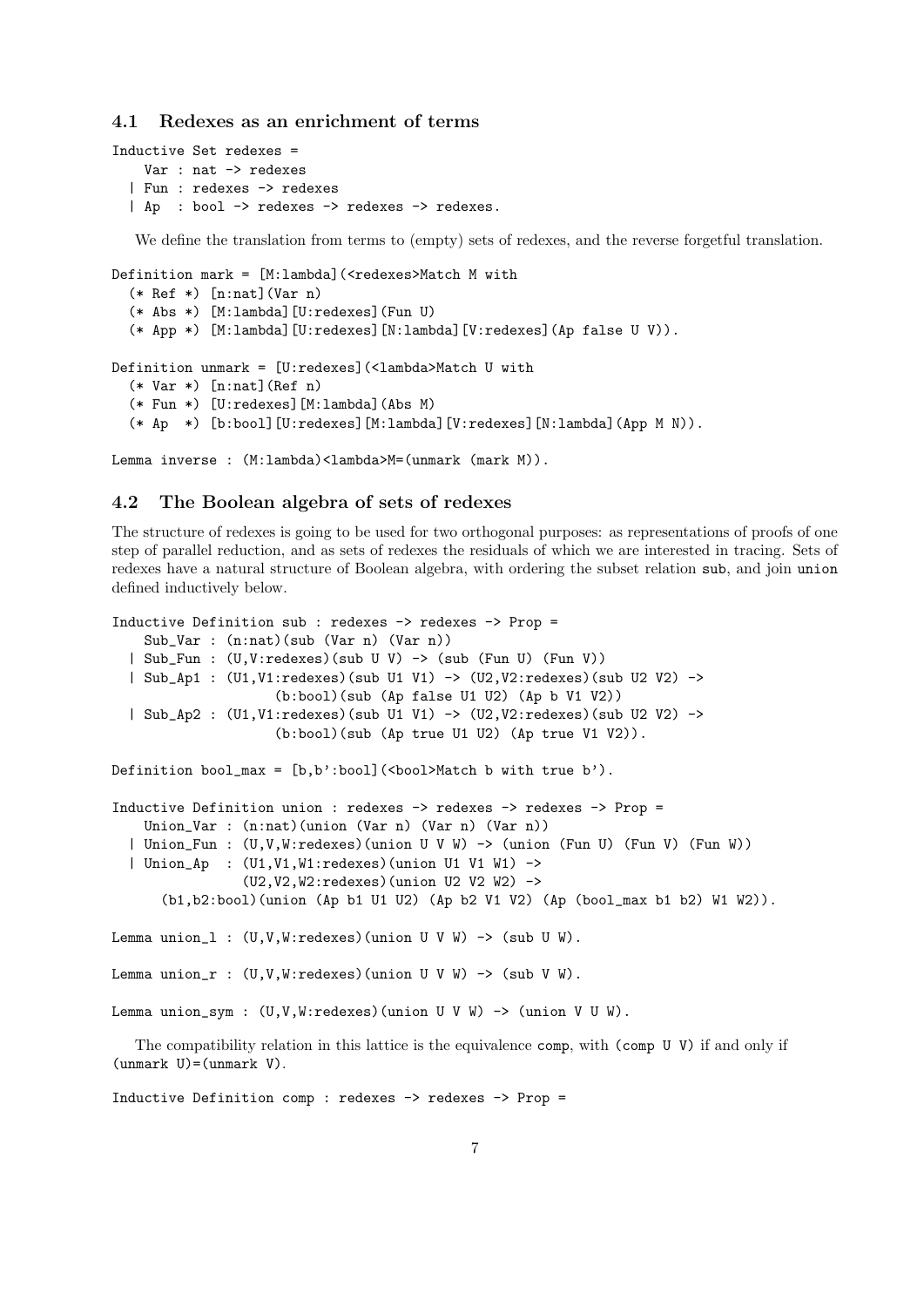```
Comp_Var : (n:nat)(comp (Var n) (Var n))
| Comp_Fun : (U,V:redexes)(comp U V) -> (comp (Fun U) (Fun V))
| Comp_Ap : (U1,V1:redexes)(comp U1 V1) ->
             (U2, V2:redexes)(comp U2 V2) \rightarrow(b1,b2:bool)(comp (Ap b1 U1 U2) (Ap b2 V1 V2)).
```
Lemma comp\_refl : (U:redexes)(comp U U).

Lemma comp\_sym :  $(U, V:$ redexes)(comp  $U$   $V$ )  $\rightarrow$  (comp  $V$   $U$ ).

Lemma comp\_trans : (U,V:redexes)(comp U V) -> (W:redexes)(comp V W) -> (comp U W).

```
Lemma union_defined : (U, V:redexes)(comp U V) -> <redexes>Ex([W:redexes](union U V W)).
```

```
Lemma comp_unmark_eq : (U,V:redexes)(comp U V) -> <lambda>(unmark U)=(unmark V).
```
We do not state the converse of this last lemma, which is not needed in the following.

#### 4.3 Regularity

An element of type redexes is said to be regular if its true marks label only redexes. We want to forbid non-regular values of this type such as (Ap true (Var 0) (Var 0)), which are meaningless for the representation of sets of redexes. We define this predicate recursively, first informally, then formally.

```
Recursive Definition regular U = Match U with
     Var(n) \rightarrow True| Fun(V) -> regular(V)
   | Ap(true, V, W) -> (Match V with Fun(\_) -> regular(V) /\ regular(W)| \rightarrow False)
   | Ap(false, V, W) -> regular(V) / regular(W).
Definition regular = [U:redexes] (<Prop>Match U with
  (* Var *) [n:nat]True
  (* Fun *) [U1:redexes][P:Prop]P
  (* Ap *) [b:bool][V:redexes][P:Prop][W:redexes][Q:Prop]
        (<Prop>Match b with (* true *) (<Prop>Match V with
  (* Var *) [n:nat]False
  (* Fun *) [U1:redexes][R:Prop](P \wedge Q)
  (* Ap *) [b':bool][V':redexes][P':Prop][W':redexes][Q':Prop]False)
                             (* false *) (P / \sqrt{Q}))).
Lemma union_preserve_regular :
    (U, V, W:redexes)(union U V W) -> (regular U) -> (regular V) -> (regular W).
```
# 5 Substitution of redexes inside redexes

We develop the theory of substitution for the structure redexes, similarly to what we did for the terms. We first give a number of tedious technical lemmas concerning the extension of substitution to redexes. Corresponding lemmas for terms could be obtained by forgetting the Boolean marks. We advise the reader to skip the following two sections, unless he is interested in the theory of de Bruijn indexes managing, and to look directly at lemma substitution below.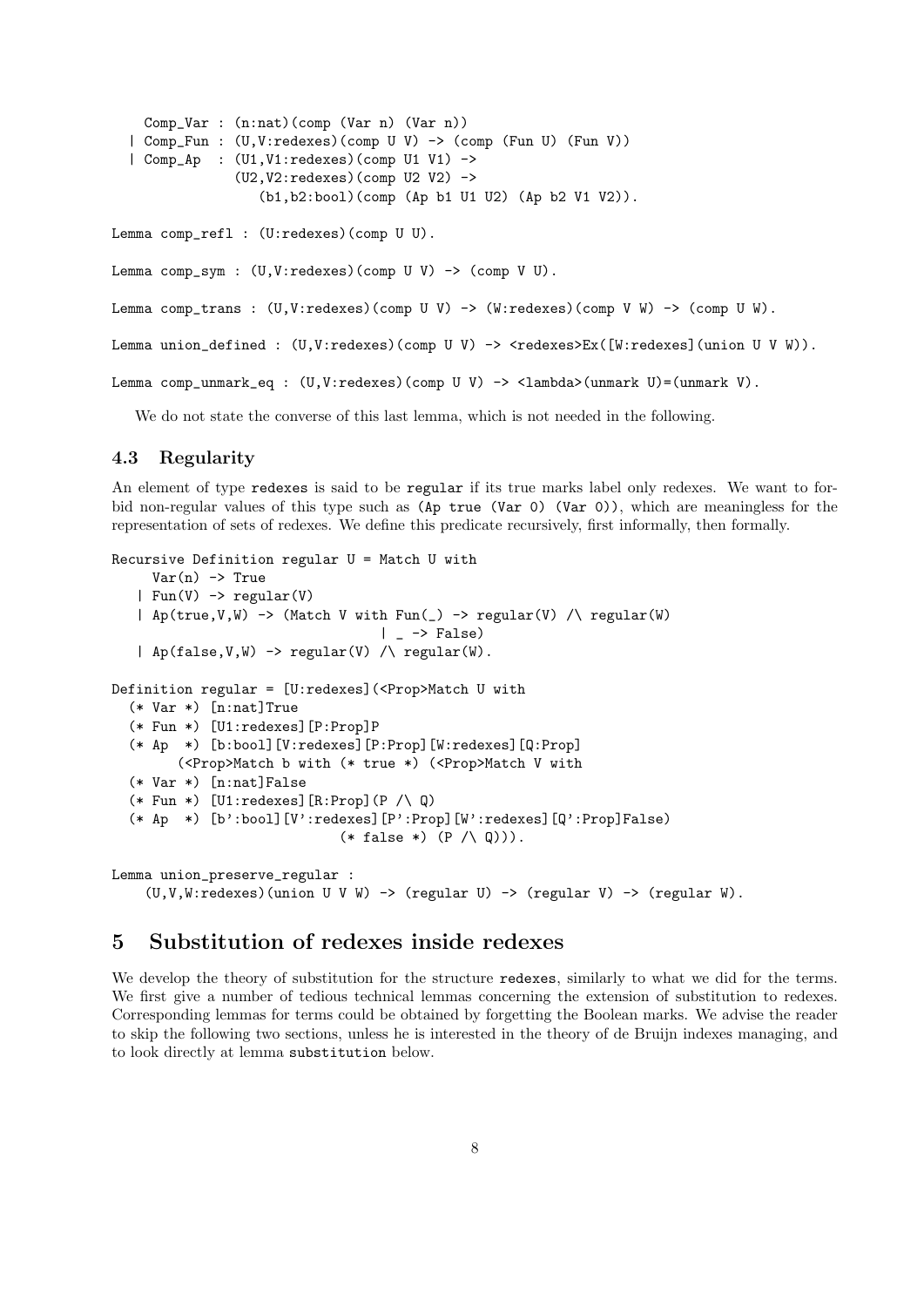#### 5.1 Lifting

We just copy the above definition of  $lift\_rec$ , just enriching the application node with its boolean mark:

```
Definition lift\_rec\_r : nat \rightarrow redexes \rightarrow nat \rightarrow redexes =
    [n:nat][P:redexes](<nat->redexes>Match P with
      (* (Var i) *) [i,k:nat](Var (<nat>Match (test k i) with
                   (* k<=i *) [H:(le k i)] (plus n i)
                   (* k>i *) [H:(gt k i)] i))
      (* (Fun M) *) [M:redexes][f:nat->redexes]
                      [k:nat](Fun (f (S k)))
      (* (Ap b M N) *) [b:bool][M:redexes][f:nat->redexes]
                                  [N:redexes][g:nat->redexes]
                                  [k:nat](Ap b (f k) (g k))).Lemma lift_le : (n,i,k:nat)(le k i) ->
     \langleredexes>(lift_rec_r n (Var i) k) = (Var (plus n i)).
Lemma lift_gt : (n,i,k:nat) (gt k i) ->
     \langleredexes>(lift_rec_r n (Var i) k) = (Var i).
Lemma lift1 : (U:redexes)(j,i,k:nat)<redexes>
     (lift\_rec\_r \; k \; (lift\_rec\_r \; j \; U \; i) \; (plus \; j \; i)) = (lift\_rec\_r \; (plus \; j \; k) \; U \; i).Lemma lift_lift_rec : (U:redesc)(k,p,n,i:nat)(le i n) \rightarrow <redexes>
     (lift\_rec\_r \; k \; (lift\_rec\_r \; p \; U \; i) \; (plus \; p \; n)) = (lift\_rec\_r \; p \; (lift\_rec\_r \; k \; U \; n) \; i).Definition lift_r = [n:nat] [U:redexes] (lift_rec_r n U 0).
Lemma lift_lift : (U:redexes)(k,p,n:nat)<redexes>
      (lift_rec_r k (lift_r p U) (plus p n)) = (lift_r p (lift_rec_r k U n)).
Lemma liftrecO : (U:rederes)(n:nat) <redexes>(iift\_rec\_r 0 U n) = U.
Lemma lift0 : (U:redexes)<redexes>(lift_r 0 U) = U.
Lemma lift_rec_lift_rec : (U:redexes)(n,p,k,i:nat)(le k (plus i n)) \rightarrow (le i k) \rightarrow <redexes>
      (lift_rec_r p (lift_rec_r n U i) k) = (lift_rec_r (plus p n) U i).
Lemma lift_rec_lift : (U:redexes)(n,p,k,i:nat)(le k n) \rightarrow <redexes>
       (lift_rec_r p (lift_r n U) k) = (lift_r (plus p n) U).
5.2 Substitution
Definition subst_rec_r : redexes -> redexes -> nat -> redexes =
    [N,M:redexes](<nat->redexes>Match M with
      (* (Var i) *) [i,k:nat](<redexes>Match (compare k i) with
            [C:{(gt i k)}+{<nat>k=i}](<redexes>Match C with
               (* k<i *) [H:(gt i k)](Var (pred i))
```

```
(* k=i *) [H: \mathsf{C}nat>k=i](lift_r k N))
(* k>i *) [H:(gt k i)] (Var i))
```

```
(* (Fun M) *) [M:redexes][f:nat->redexes]
```

```
[k:nat] (Fun (f (S k)))
```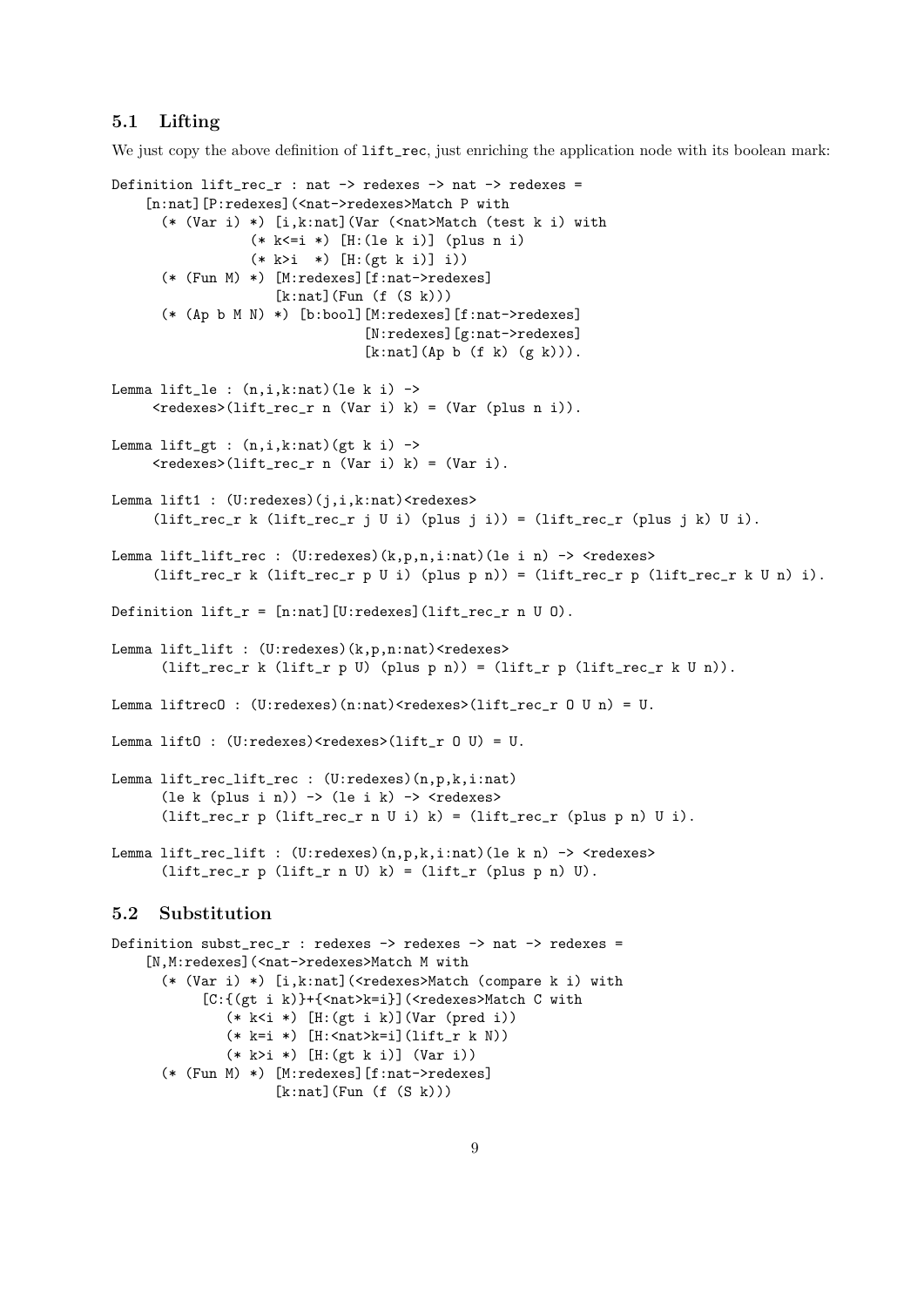```
(* (Ap b M N) *) [b:bool][M:redexes][f:nat->redexes]
                         [N:redexes][g:nat->redexes]
                         [k:nat](Ap b (f k) (g k))).
```
- Lemma subst\_eq : (U:redexes)(n:nat)<redexes>  $(subst\_rec\_r$  U  $(Var n) n) = (lift\_r n U).$
- Lemma subst\_gt :  $(U:rederes)(n,p:nat)(gt n p) \rightarrow$  <redexes>  $(subst\_rec\_r$   $U$   $(Var n) p) = (Var (pred n))$ .
- Lemma subst\_lt : (U:redexes)(n,p:nat)(gt p n) -> <redexes>  $(subst\_rec\_r$  U  $(Var n) p) = (Var n)$ .
- Lemma lift\_rec\_subst\_rec : (U,V:redexes)(k,p,n:nat)<redexes>  $(lift\_rec\_r$  k (subst\_rec\_r U V p) (plus p n)) = (subst\_rec\_r (lift\_rec\_r k U n) (lift\_rec\_r k V (S (plus p n))) p).

#### 5.3 The Substitution Lemma

Definition subst\_r =  $[V,U:redexes]$  (subst\_rec\_r V U 0).

```
Lemma lift_subst : (U,V:redexes)(k,n:nat)<redexes>
      (lift\_rec\_r k (subst_r U V) n) =
      (subst_r (lift_rec_r k U n) (lift_rec_r k V (S n))).
```
- Lemma subst\_rec\_lift\_rec1 :  $(U,V:redexes)$  $(n,p,k:nat)$  $(le k n)$  ->  $\le$ redexes>  $(subst\_rec_r V (lift\_rec_r p U k) (plus p n)) =$ (lift\_rec\_r p (subst\_rec\_r V U n) k).
- Lemma subst\_lift1 : (U,V:redexes)(n,p:nat)<redexes>  $(subst\_rec\_r \ V (lift_r p \ U) (plus p n)) = (lift_r p (subset_c r \ V \ U n)).$
- Lemma subst\_rec\_lift\_rec : (U,V:redexes)(p,q,n:nat) (le q (plus p n))  $\rightarrow$  (le n q)  $\rightarrow$  <redexes> (subst\_rec\_r V (lift\_rec\_r (S p) U n)  $q$ ) = (lift\_rec\_r p U n).
- Lemma subst\_rec\_lift :  $(U,V:rederes)(p,q:nat)(le q p)$  -> <redexes>  $(subst\_rec\_r$  V  $(lift_r (S p) U) q) = (lift_r p U).$
- Lemma subst\_rec\_subst\_rec :  $(U,V,W:redexes)$  (n,p:nat)<redexes>  $(subst\_rec\_r$  W  $(subst\_rec\_r$  U V p)  $(plus p n)) =$ (subst\_rec\_r (subst\_rec\_r W U n) (subst\_rec\_r W V (S (plus p n))) p).

After this painful technical development, we finally get the important Substitution Lemma, which says (roughly):

```
W[x \leftarrow U] [y \leftarrow V] = W[y \leftarrow V] [x \leftarrow U[y \leftarrow V]].
```

```
Lemma substitution : (W,U,V,:\text{redexes}) (n:nat) <redexes>
      (subst\_rec\_r V (subst\_r W U) n) =
      (subst_r (subst_recr V W n) (subst_recr V U (S n))).
```
The argument  $n+1$  in the right hand side accounts for the asymmetry in (subst N M), which corresponds to reducing a redex ([x]M N): a global variable referenced by index n in N is referenced by index  $n + 1$  in  $M$ , since there is the extra binder for the substituted variable  $x$  to account for.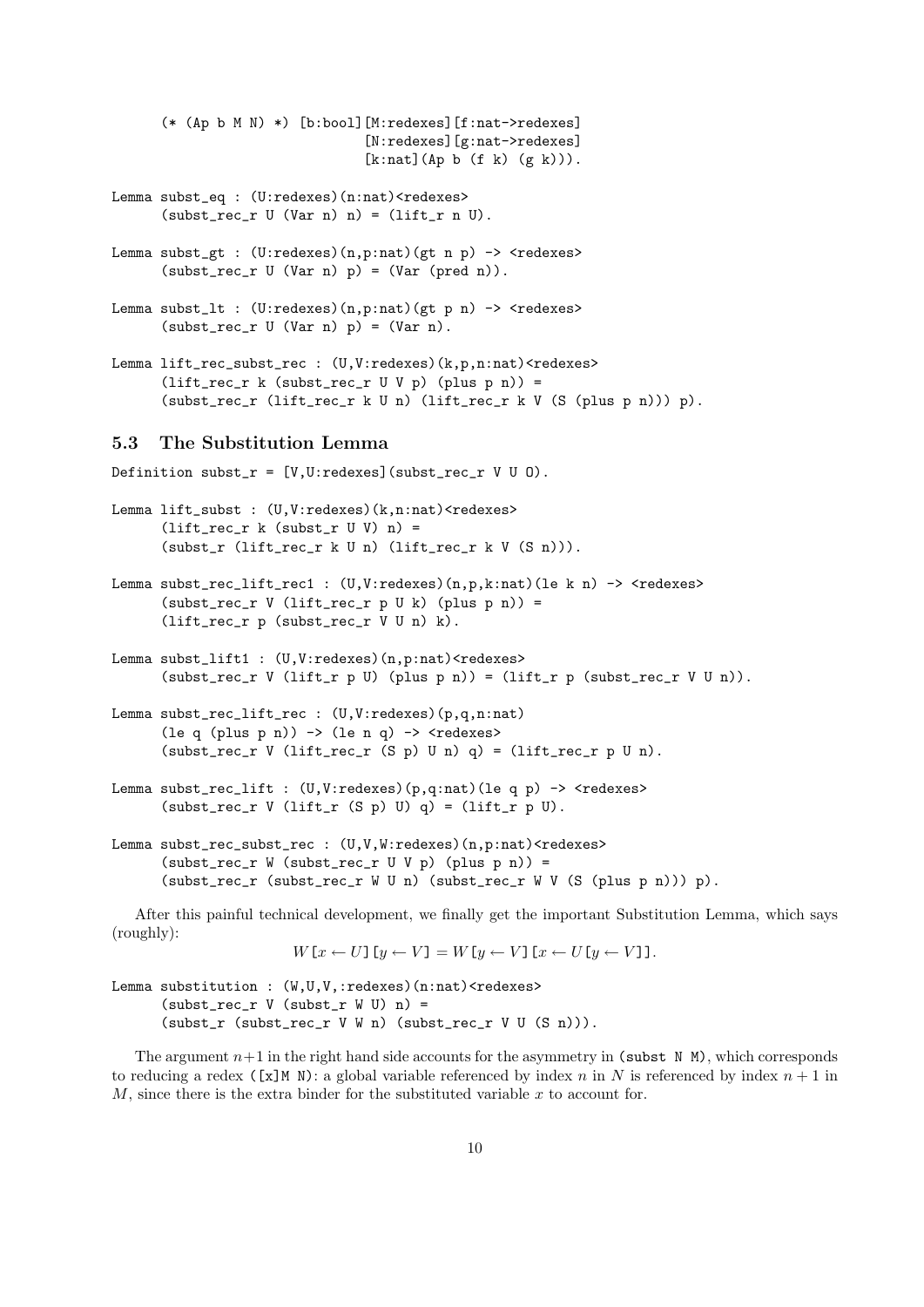### 5.4 Preservation Lemmas

We now show that substitution preserves compatibility and regularity.

```
Lemma lift_rec_preserve_comp : (U1, V1: redexes)(comp U1 V1) ->
     (n,m:nat)(comp (lift_rec_r n U1 m) (lift_rec_r n V1 m)).
Lemma subst_rec_preserve_comp :
     (U1,V1,U2,V2:redexes)(comp U1 V1) -> (comp U2 V2) ->
     (n:nat)(comp (subst_rec_r U1 U2 n) (subst_rec_r V1 V2 n)).
Lemma subst_preserve_comp :
    (U1,V1,U2,V2:redexes)(comp U1 V1) -> (comp U2 V2) ->
    (comp (subst_r U2 U1) (subst_r V2 V1)).
Lemma lift rec preserve regular :
      (U:redexes)(regular U) \rightarrow (n,m:nat)(regular (lift\_rec_r n U m)).Lemma subst_rec_preserve_regular :
  (U, V:redexes)(regular U) -> (regular V) -> (n:nat)(regular (subst_rec_r U V n)).
Lemma subst_preserve_regular :
      (U, V:redexes)(regular U) -> (regular V) -> (regular (subst_r U V)).
```
# 6 Residuals

We develop a strengthening of parallel  $\beta$ -reduction, with residual tracing. Here (residuals U V W) means redexes W are residuals of redexes U by one step of parallel reduction of all redexes V. Note how this definition follows naturally the structure of the definition of parallel reduction above, instead of the usual rather arbitrary looking definition of the residual map between positions in the terms.

```
Inductive Definition residuals : redexes -> redexes -> redexes -> Prop =
  Res_Var : (n:nat)(residuals (Var n) (Var n) (Var n))
 | Res_Fun : (U,V,W:redexes)(residuals U V W) -> (residuals (Fun U) (Fun V) (Fun W))
 | Res_Ap : (U1,V1,W1:redexes)(residuals U1 V1 W1) ->
            (U2,V2,W2:redexes)(residuals U2 V2 W2) ->
            (b:bool)(residuals (Ap b U1 U2) (Ap false V1 V2) (Ap b W1 W2))
 | Res_redex : (U1,V1,W1:redexes)(residuals U1 V1 W1) ->
               (U2,V2,W2:redexes) (residuals U2 V2 W2) ->
     (b:bool)(residuals (Ap b (Fun U1) U2) (Ap true (Fun V1) V2) (subst_r W2 W1)).
```
The relation residuals defines a partial function:

```
Lemma residuals_function : (U,V,W:redexes)(residuals U V W) ->
                   (W':redexes)(residuals U V W') -> <redexes>W'=W.
```
#### 6.1 The Commutation Theorem

We now prove the crucial commutation theorem. First, a few lemmas.

```
Lemma residuals_lift_rec : (U1,U2,U3:redexes)
   (residuals U1 U2 U3) \rightarrow (k,n:n)(residuals (lift_rec_r k U1 n) (lift_rec_r k U2 n) (lift_rec_r k U3 n)).
```

```
Lemma residuals_lift : (U1,U2,U3:redexes)
```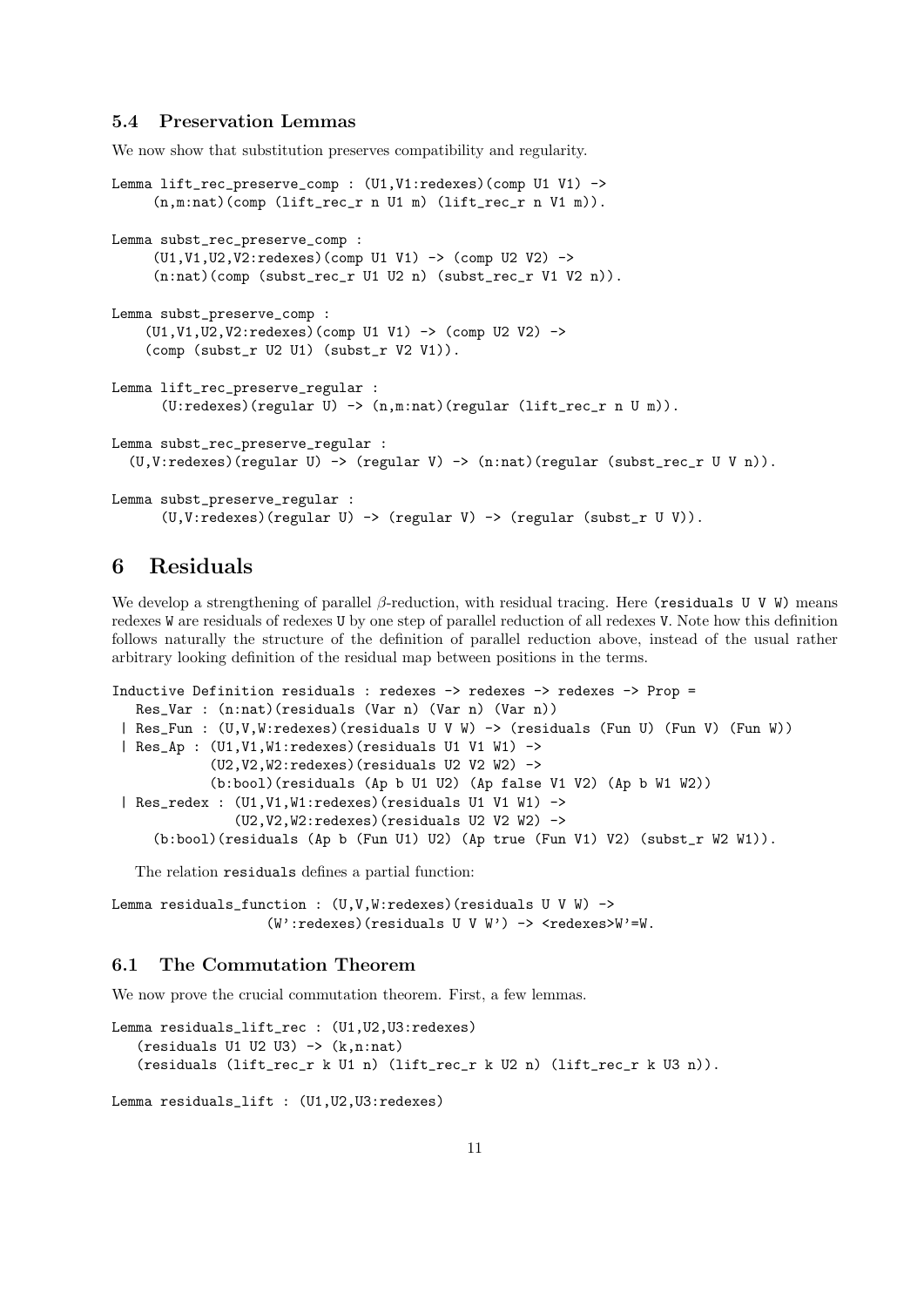$(residuals$  U1 U2 U3)  $\rightarrow$   $(k:nat)$ (residuals (lift\_r k U1) (lift\_r k U2) (lift\_r k U3)).

```
Lemma residuals_subst_rec : (U1,U2,U3,V1,V2,V3:redexes)
   (residuals U1 U2 U3) \rightarrow (residuals V1 V2 V3) \rightarrow (k:nat)
   (residuals (subst_rec_r V1 U1 k) (subst_rec_r V2 U2 k) (subst_rec_r V3 U3 k)).
```
Thus, we get the commutation theorem, which states that residuals commute with substitution.

```
Theorem commutation : (U1,U2,U3,V1,V2,V3:redexes)
   (residuals U1 U2 U3) -> (residuals V1 V2 V3) ->
   (residuals (subst_r V1 U1) (subst_r V2 U2) (subst_r V3 U3)).
```
Using  $V/U$  for the substitution of V in U and  $U\backslash V$  for the residuals of U by V, unique when they exist, we would write this result, using the standard mathematical conventions for partial operations:

**Commutation Theorem.** If  $U_1$  and  $V_1$  (resp.  $U_2$  and  $V_2$ ) are compatible sets of redexes:

 $(V_1/U_1)\backslash (V_2/U_2) = (V_1\backslash V_2)/(U_1\backslash U_2)$ 

To our knowledge, this theorem appeared first in [9]. Remark that, despite its easy formulation, this theorem is not so intuitive. It is simple to say that residuals commute with substitution, but it is another matter to draw a diagram illustrating the general situation...

#### 6.2 Residuals, Compatibility and Regularity

We first show two lemmas relating residuals and compatibility.

```
Lemma residuals_comp : (U, V, W:redexes)(residuals U V W) -> (comp U V).
```

```
Lemma residuals_preserve_comp : (U,V:redexes)(comp U V) ->
   (W,UW,VW:redexes)(residuals U W UW) -> (residuals V W VW) -> (comp UW VW).
```
We take residuals only by regular redexes. Conversely, residuals by compatible regular redexes always exist (and are unique by the residuals\_function lemma above). Finally, residuals preserve regularity.

```
Lemma residuals_regular : (U,V,W:redexes)(residuals U V W) -> (regular V).
```

```
Lemma residuals_intro : (U, V:redexes)(comp U V) -> (regular V) ->
                        <redexes>Ex([W:redexes](residuals U V W)).
```
Lemma residuals\_preserve\_regular :  $(U, V, W:$ redexes)(residuals U V W) -> (regular U) -> (regular W).

#### 6.3 The Prism Theorem

We arrive at the main result of this paper. The Prism Theorem. For every compatible sets of redexes  $U, V$  and  $W$ :

 $V \subset U \Rightarrow W \backslash U = (W \backslash V) \backslash (U \backslash V).$ 

The name "prism theorem" comes from the shape of the picture it evoques, in the same way that Lévy's cube lemma[12] corresponds to the picture of a cube: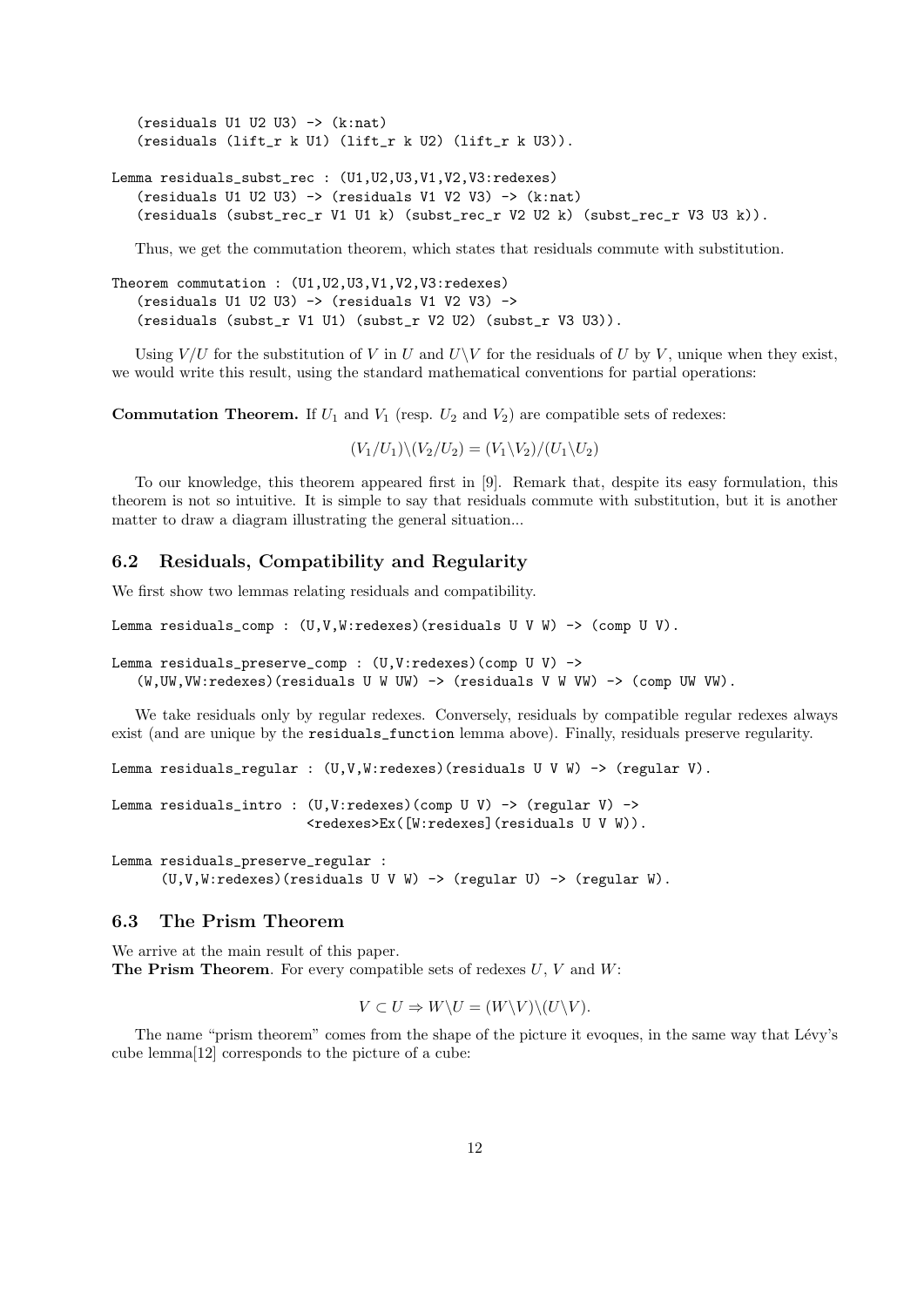

In our relational formalization, this theorem is expressed as the conjunction of prism1 and prism2.

```
Lemma prism1 : (U, V, W:redexes)(sub V U) ->
        (UV:redexes)(residuals U V UV) ->
        (WV:redexes)(residuals W V WV) ->
        (WU:redexes)(residuals W U WU) -> (residuals WV UV WU).
Lemma prism2: (U,V,W:rederes)(sub V U) \rightarrow (regular U) \rightarrow(UV:redexes)(residuals U V UV) ->
        (WV:redexes)(residuals W V WV) ->
        (WU:redexes)(residuals WV UV WU) -> (residuals W U WU).
```
The proof of  $\text{prism1}$  is by simultaneous structural induction on U, V and W. The key case corresponds to when  $U, V$  and  $W$  are redexes, with  $V$  marked, and the result follows then directly from the commutation theorem. We then obtain prism2 by the residuals\_function lemma. We now put the two lemmas together as one theorem:

```
Theorem prism : (U, V, W:redexes)(sub V U) ->
                (UV:redexes)(residuals U V UV) ->
                (WV:redexes)(residuals W V WV) ->
   ((WU:redexes)(residuals W U WU) <-> (regular U) /\ (residuals WV UV WU)).
```
The careful reader may wonder about the slight assymmetry between the two sides of the equivalence. This is due to the fact that (residuals U V W) insures only that V is regular (this is lemma residuals regular above), not U or W. In the informal statement of the theorem, we said "for every compatible sets of redexes  $U, V$  and  $W$ ", which insures the regularity of  $U$ , as compatible with regular  $V$ . Of course here we do not care about non-regular structures, which do not code sets of redexes, but in the formal proof of prism2 the regularity of U is indeed needed to get the theorem in its full generality.

Pictorially, we obtain a cube by "glueing together" two prisms, and the cube lemma below is indeed a direct corollary of the prism theorem.

### 6.4 The Cube Lemma

**The Cube lemma**. For every compatible sets of redexes  $U, V$  and  $W$ :

$$
(W \backslash V) \backslash (U \backslash V) = (W \backslash U) \backslash (V \backslash U).
$$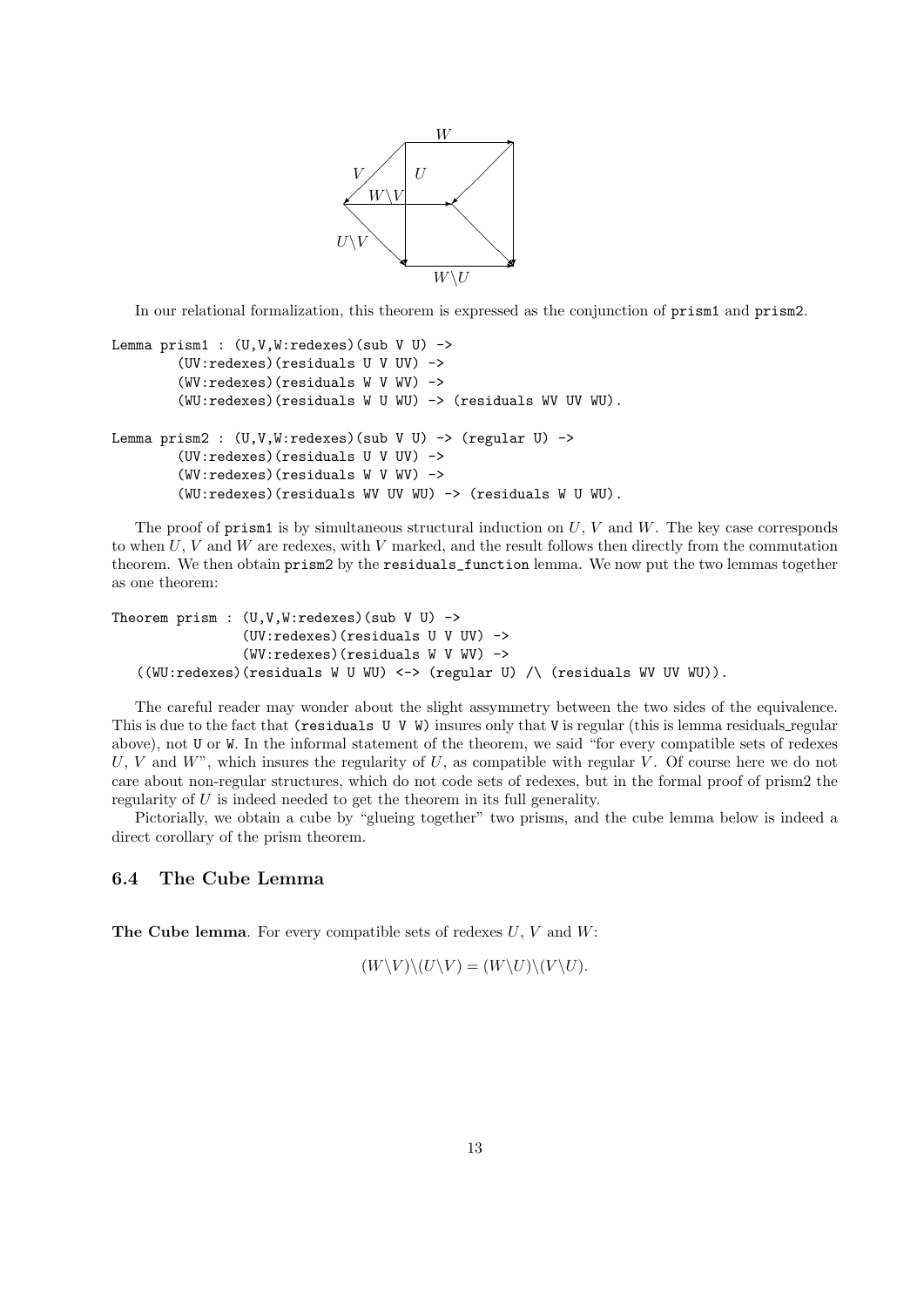

We first need an auxiliary lemma, showing that for any compatible sets of redexes  $U$  and  $V$ :

 $U\backslash V = (U\cup V)\backslash V.$ 

Lemma preservation :  $(U, V, W, UV:$  redexes) (union U V W) -> (residuals U V UV) -> (residuals W V UV).

Lemma cube :

 $(U, V, UV, VU:$ redexes) (residuals U V UV) -> (residuals V U VU) -> (W,WU,WV,WUV:redexes)(residuals W U WU) -> (residuals WU VU WUV) -> (residuals W V WV) -> (residuals WV UV WUV).

The proof of the cube lemma uses prism1, prism2, and the auxiliary lemma preservation.

Combining the cube lemma with the residuals\_intro property above, we get a general 3-dimensional paving diagram, an essential technical tool for the theory of (parallel) derivations:

Lemma paving :

```
(U, V, W, WU, WV: redexes) (residuals W U WU) \rightarrow (residuals W V WV) \rightarrow<redexes>Ex([UV:redexes]<redexes>Ex([VU:redexes]<redexes>Ex([WUV:redexes]
          ((residuals WU VU WUV) /\ (residuals WV UV WUV))))).
```
In more usual notation:

The Paving lemma. For every compatible sets of redexes  $U, V$  and  $W$ , there exist sets of redexes  $UV$  and  $VU$  such that:

$$
(W\backslash U)\backslash VU=(W\backslash V)\backslash UV.
$$

This paving diagram is the categorical essence of the diamond property expressed in the next section as the parallel moves lemma. That is, the confluence property of  $\beta$ -reduction expresses much more than a syntactic coincidence of the common endpoints of the two derivations; it states a categorical diagram, saying that the two derivations preserve any remaining computation (expressed by the argument  $W$ ).

The natural continuation of this theory would be to define the structure of (multi-step) parallel derivations, and to define by induction the residual  $A\setminus B$  of a derivation A by a coinitial derivation B. We could then define the permutation equivalence[12], consider the category whose objects are terms and whose maps are derivations quotiented by permutation, and show that it admits pushouts. We shall not do it here, and rather turn to the application of the paving lemma to confluence results. This is obtained by simply forgetting the marks.

# 7 Confluence

## 7.1 From residuals to reduction

Here we relate redexes and terms, showing that unmarking projects operations on redexes to the corresponding operations on terms.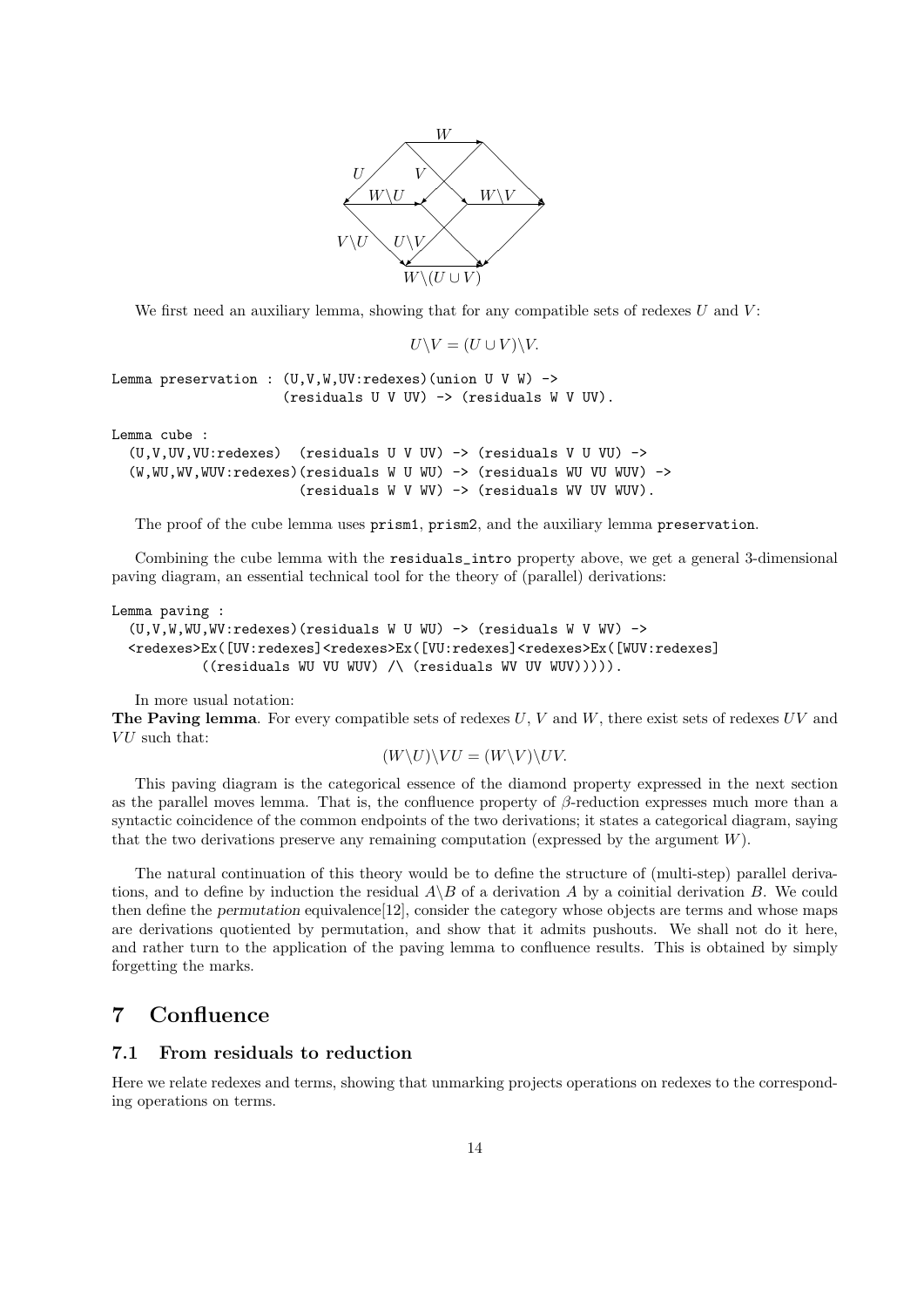```
Lemma mark_lift : (M:\lambda) (n:nat) < redexes>(lift_r n (mark M)) = (mark (lift n M)).
Lemma mark_subst : (M,N:lambda)<redexes>(subst_r (mark M) (mark N)) = (mark (subst M N)).
Lemma unmark_lift : (U:redexes)(n:nat)
      \langlelambda>(lift n (unmark U)) = (unmark (lift_r n U)).
Lemma unmark_subst : (U,V:redexes)
     <lambda>(subst (unmark U) (unmark V)) = (unmark (subst_r U V)).
   We now define reduction of a \lambda-term by a set of redexes.
Definition reduction = [M:lambda][U:redexes][N:lambda](residuals (mark M) U (mark N)).
```

```
Lemma reduction_function :
      (M,N,P:lambda)(U:redexes)(reduction M U N) -> (reduction M U P) -> <lambda>N=P.
```
We then show that residuals properly simulates par\_red1.

```
Lemma simulation : (M, M' : lambda) (par_red1 M M') ->
                    <redexes>Ex([V:redexes](reduction M V M')).
```

```
Lemma completeness :
     (U,V,W:redexes)(residuals U V W) -> (par_red1 (unmark U) (unmark W)).
```
# 7.2 Parallel Moves and Confluence

We may now get confluence of one-step parallel reduction as a corollary of the paving lemma. Confluence of parallel reduction follows from lemma 2 above. Confluence of  $\beta$ -reduction follows then from lemma 1.

Lemma parallel\_moves : (confluence lambda par\_red1).

Lemma confluence\_parallel\_reduction : (confluence lambda par\_red).

Theorem confluence\_beta\_reduction : (confluence lambda red).

### 7.3 The Church-Rosser Theorem

Lastly, we give as corollary the Church-Rosser theorem:

```
Theorem Church_Rosser : (M,N:lambda)(conv M N) ->
        <lambda>Ex([P:lambda](red M P) /\ (red N P)).
```
It is proved by an easy induction on (conv M N), using the confluence theorem above and the reflexivity and transitivity of reduction.

# 8 Analysis of this development

We shall briefly analyse this mathematical development, to assess the suitability of the Gallina specification language for this type of mathematical theory, and of Coq as a Proof Assistant.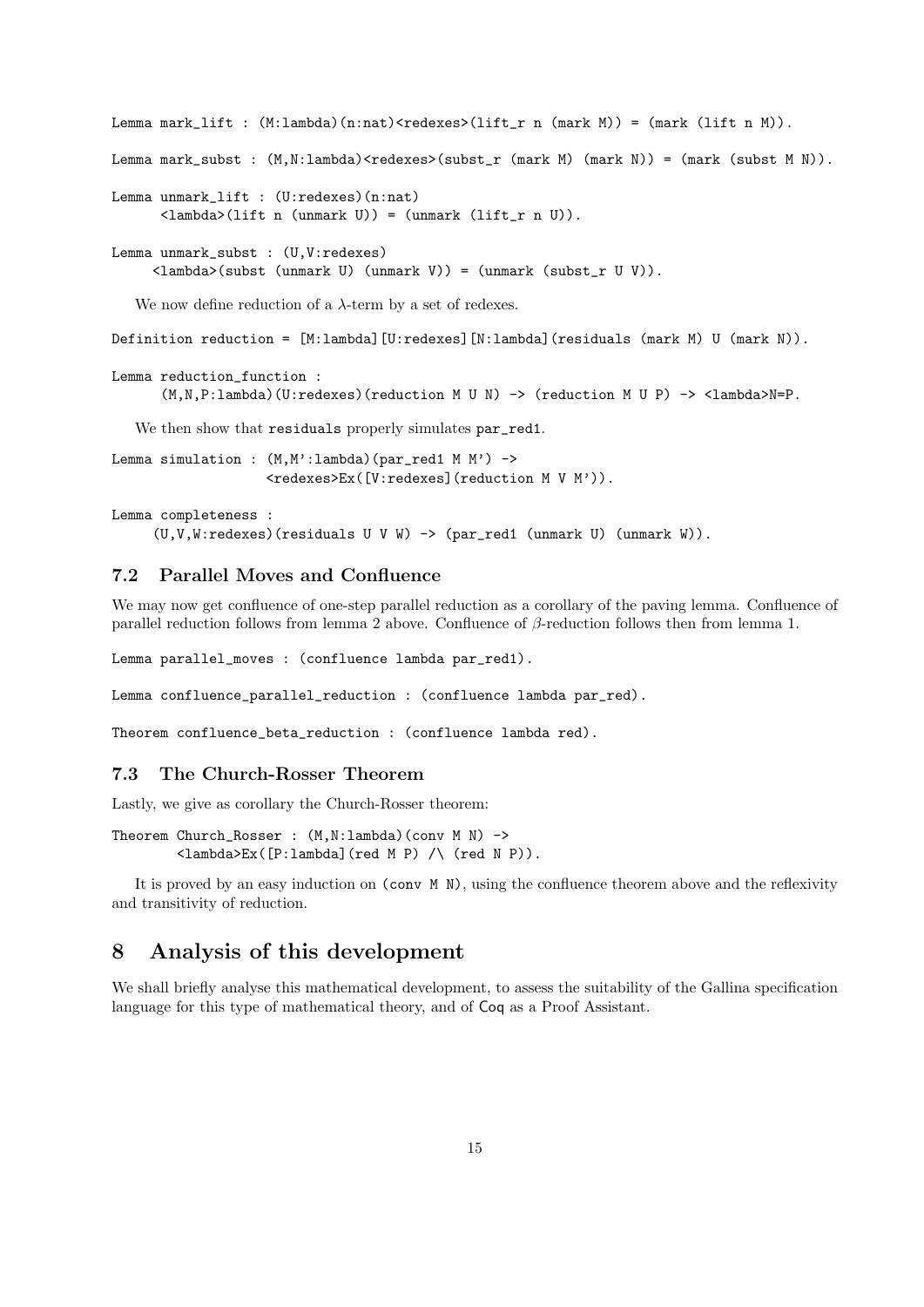#### 8.1 Resources requirements

An analysis of the suitability of Coq as a Proof Assistant is actually beyond the scope of this paper, since it would require a fuller description of the proof scripts. We limit ourselves here to a sketchy description of the amount of resources which are necessary for working out such a development.

The most crucial resource by far is human time of the proof engineer. The proof engineer must have good familiarity with the relevant mathematical theory, and be well trained in using Coq. Developing the formal proof of a lemma is currently one order of magnitude more complicated than writing the functional program which underlies the proof. In our case, we factored the difficulty by first developing a pre-formal axiomatisation of the same material, using the programming language ML[10]. This pre-formal axiomatisation followed itself an initial development of the main notions in informal mathematics[9].

We then proceeded with the complete development of this example in Coq. We used a mixture of topdown development, using axioms to delay proving technical lemmas, and bottom-up proofs of these. Some of the technical lemmas turned out to be much more complex than anticipated. It took us about one month to get the theory of substitution right, and a couple of weeks to find the right combination of structural induction on redexes and induction on residuals derivation to crack the proof of the prism theorem. The amount of time it takes to get all the arithmetical lemmas and other technical details out of the way, in order to get rid of ALL axioms, is always underestimated. Finally, polishing and restructuring the final development in order to get a honorable-looking piece of mathematics is also a time-consuming task, but a conceptually interesting one. All in all, this was done over a 3 month-period as a kind of background activity interleaved with many other distracting tasks, whose constant interruptions were detrimental to the proper concentration required to manage a large proof. A better estimate would be one full-time monk-month.

In a way, this means that such completely formal mathematical developments are still very costly. On the other hand, it shows that they are indeed feasible.

Let us give briefly what computing resources are involved. The full transcript takes 14' to be verified on a modern Sparc2 workstation, and we are very far from any intrinsic limitation of Coq. Indeed this transcript may be executed on a portable Macintosh micro-computer with only 2 Megabytes of memory for the Coq application. We conclude that modern computing resources are sufficient for developing substantial formal mathematics, and that the real bottleneck is human time.

#### 8.2 Comparison with other formalisations of similar material

The first formal development of the Church-Rosser theorem in  $\lambda$ -calculus was done by N. Shankar on the Boyer-Moore prover[18]. In Shankar's work, (BUMP X N) corresponds to our (lift\_rec 1 X N), and his (SUBST X Y N) corresponds to our (subst\_rec Y X N). His WALK is basically our par\_red relation.

Our version of substitution for de Bruijn's indexes is slightly different from Shankar's: when we substitute Y inside a lambda we do not BUMP Y, we lift it only when we encounter the variable to substitute, keeping a counter of the lambdas encountered. Thus we traverse once Y for every occurrence of the substituted variable, whereas Shankar traverses Y for every abstraction in the term into which he substitutes. The price we pay for this optimisation is that our substitution lemma is harder to prove, since it involves properties of addition. Retrospectically, it is probably a mistake to complicate definitions for computational considerations. The rational for this axiomatisation was to try and follow as faithfully as possible the prior pre-formal development done in [10].

Shankar's development was transposed to the Calculus of Constructions by A. Narayana[14]. Other variants of  $\lambda$ -calculus formalisations have been developed by S. Berardi[2], C. Coquand[6] and T. Altenkirch[1].

Many variations are possible for representing free variables. Here we fix their relative depth. Thus (Ref 1) has more information than just a free variable  $x1$ , since it tells you that it is  $x1$  in a context of the form ...[x1][x0]. A still more precise representation would tell the full length  $n \geq 2$  of the context. A still more explicit representation would define lambda as a dependent type on a nat argument denoting the length of the current context. Thus for instance we would get parameterized families of constructors such as Abs: $(n:nat)$  (lambda (S n))->(lambda n). This parameterization seems to complicate matters without definite improvement, though.

All these variations rely on de Bruijn's indexes. A notable exception, using an abstract type of variables, is the recent formalisation of PTS by McKinna and Pollack[13]. Recently, F. Pfenning developed a proof of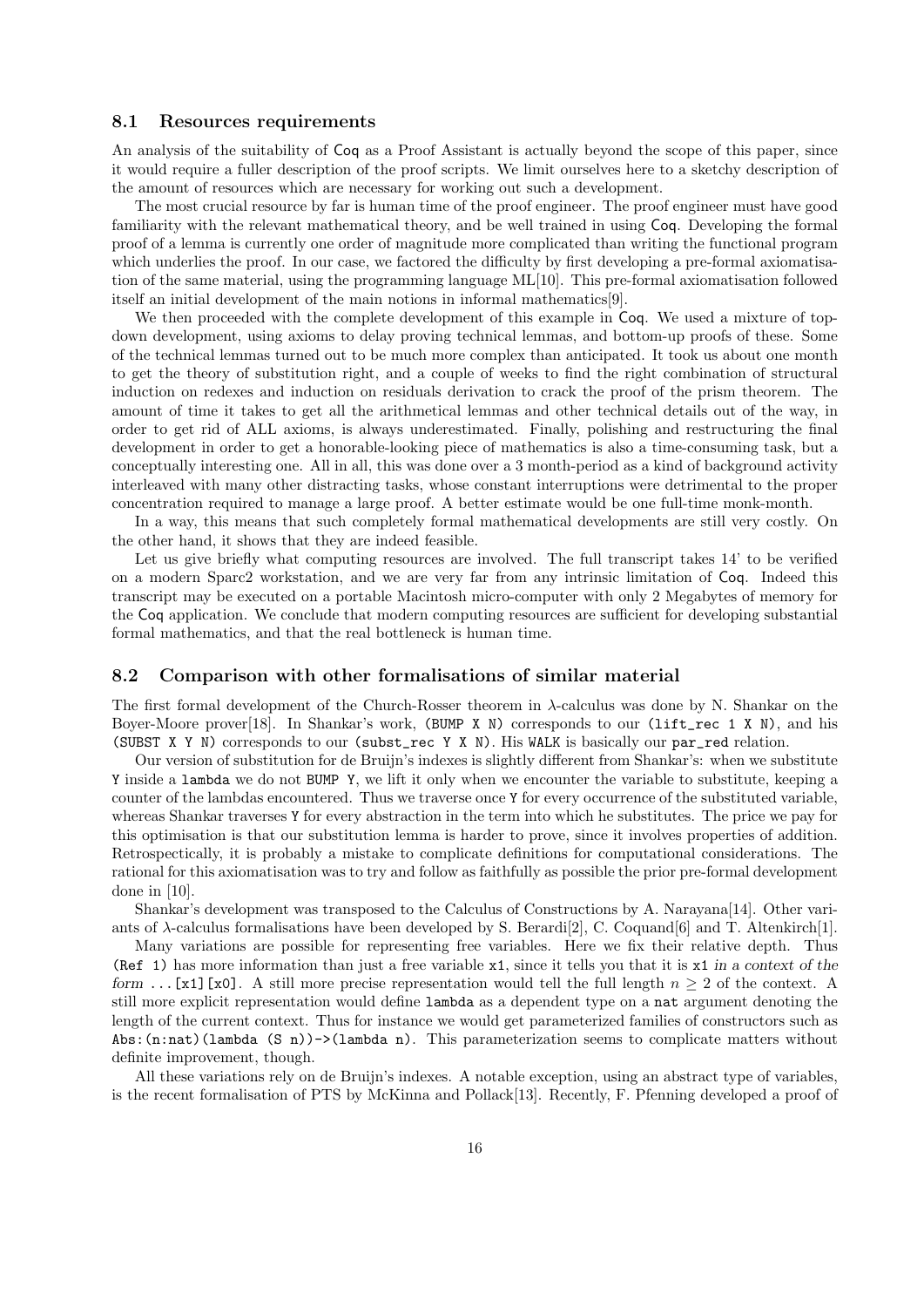the Church-Rosser Theorem in Elf using higher-order abstract syntax for its formalisation[16].

#### 8.3 Remarks on the contribution to  $\lambda$ -calculus theory

This type of combinatorial mathematics is well-suited to inductive specifications languages. We claim that the development presented in this paper is rather elegant, without arbitrary codings, and indeed more pleasant esthetically than the classical informal textbook treatment, despite the heavy de Bruijn references machinery and the awkward syntax for recursion. However, we warn the reader that we weeded out of the development a few intermediate notions and lemmas, which were developed to ease the job for the prover.

The commutation theorem is usually presented in the weaker following form, where  $\Rightarrow$  stands for one step of parallel reduction. If  $M \Rightarrow M'$  and  $N \Rightarrow N'$ , then  $M[x \leftarrow N] \Rightarrow M'[x \leftarrow N']$ . In the development above, we say more about the structure of the resulting reduction. Indeed, by stating it on the structure redexes which is used dually for parallel reduction steps and for tracing residuals, we obtain a stronger result on residuals, and the theorem becomes a nice algebraic commutation property.

The prism theorem is not new, in that it is a direct consequence of the cube lemma. What is new is to recognize its importance as the main result indeed. This is where we get a reward from a fully formal development: we have to formulate the notions in exactly the right algebraic way, and we have to find the most elegant composition of arguments in order to get small proofs.

It is essential for the application of the cube lemma to a general theory of derivations to close the diagram with  $U \cup V$ . If we were only interested in confluence, we could take any upper bound of U and V, such as the set of all redexes in the underlying term  $unmark(U)$  (this is the usual proof of confluence of 1-step parallel reduction, closing the diagram with full reduction). The minimality of the paving diagram is a key step towards proving that the category of derivations, quotiented with the permutation equivalence, admits pushouts.

The regularity requirements are an obnoxious side-effect of our axiomatization of sets redexes as marked terms. Finer-grain representation of  $\lambda$ -calculus terms, for instance as sharing graphs implemented with interaction nets, may be better adapted to represent sets of redexes (sets of interactions) by labelling the arcs of the graph. Here in this term representation we can label only vertices, and the regularity requirement comes from the fact that instead of labeling an arc between an App node and an Abs node, we have to label either the App or the Abs, opening the spurious case of a non-regular labeling.

A further remark on this point is that we indeed have the choice of whether to label the App or the Abs, and that Barendregt's underlining method[4] is dual to ours, in that he rather labels the Abs nodes of redexes. In a way this does not matter, but in another it does. Since the argumentation follows the inductive structure of the marked terms, labeling the (top) App tells us whether the current term is a redex or not, without having to look at its first subterm by one further induction, leading to extraneous inductive cases.

#### 8.4 Comparison with other logical frameworks and systems

One of the most awkward features of the axiomatization above is the difficulty of dealing with partial functions. We would really prefer to use a functional notation for the residuals map, in order to get the prism theorem in one piece. Similarly we would like to use functional notation for union, which is defined only when its two arguments are compatible. This drawback originates from Coq's standard viewpoint towards logic axiomatizations, in contrast to "free logic" treatments such as provided for instance in the IMPS system[8], which are closer to mathematical practice with regards to partial operations.

We remark that it is painful to duplicate all the definitions of lifting and substitution when going from terms to redexes. Somehow this structure enrichment should correspond to a notion of subtyping in the logical framework, in the spirit of object-oriented programming: the Boolean mark ought to be just an attribute to the term values, and substitution of terms ought to be applicable when the attribute is present. The notational difficulty is that we want to be able to specify which attributes are copied, and which are initialized to a default value, when recursing over the structure.

Coq stands somewhere in the spectrum between the Mizar project and the Boyer-Moore Computational Logic system. It is certainly less advanced than Mizar<sup>[17]</sup> from the points of view of existence of tools to manipulate theories written in a mathematical vernacular, with automatic synthesis of TEX abstracts, and of coordination of a community of competent users contributing to add to a general library of Formalized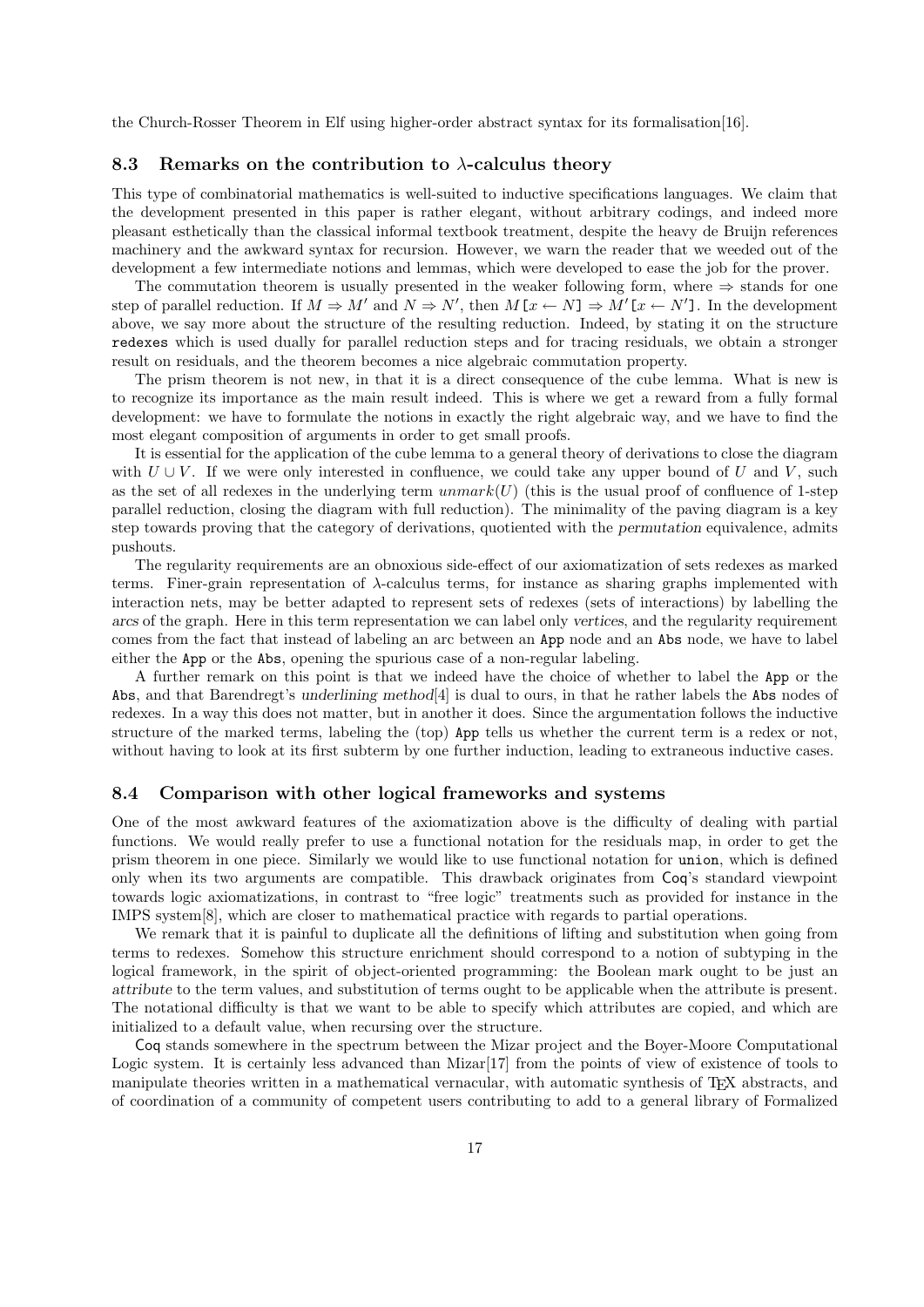Mathematics. On the other hand, Coq is better adapted to the definition of inductive notions, and more generally to constructive mathematics, than Mizar, based on a variant of classical set theory.

Compared to the Boyer-Moore system, Coq is far less advanced from the point of view of automation of reasoning, but its specification language, based on Type Theory, is definitely closer to mathematical practice.

It would be interesting to make detailed comparisons of similar developments in the various Proof Assistants currently used for formal developments: HOL, Nuprl, B, and more recently LEGO, Isabelle and ALF.

# References

- [1] T. Altenkirch. "A formalisation of the strong normalization proof for System F in LEGO." To appear, Proceedings of the International Conference on Typed Lambda Calculi and Applications, TLCA'93, Utrecht, March 1993.
- [2] S. Berardi. "Girard's normalisation proof in LEGO." Unpublished draft note, 1991.
- [3] H. Barendregt. "The Lambda-Calculus: Its Syntax and Semantics." North-Holland (1980).
- [4] H. Barendregt. "Lambda-Calculus with Types." In Handbook of Logic in Computer Science, Vol II, Ed. S. Abramsky, D. Gabbay and T. Maibaum, Oxford University Press, 1993.
- [5] N.G. de Bruijn. "Lambda-Calculus Notation with Nameless Dummies, a Tool for Automatic Formula Manipulation, with Application to the Church-Rosser Theorem." Indag. Math. 34,5 (1972), 381–392.
- [6] C. Coquand. "A proof of normalization for simply typed lambda calculus written in ALF." Proceedings of the 1992 Workshop on Types for Proofs and Programs, Eds. B. Nordström, K. Petersson and G. Plotkin. Available by anonymous ftp from animal.cs.chalmers.se.
- [7] G. Dowek, A. Felty, H. Herbelin, G. Huet, C. Paulin, B. Werner. "The Coq Proof Assistant User's Guide, Version 5.6." INRIA Technical Report 134, Dec. 1991.
- [8] W. M. Farmer, J. D. Guttman and F. J. Thayer. "IMPS: an Interactive Mathematical Proof System." Technical Report M90-19, MITRE Corporation, 1991.
- [9] G. Huet. "Initiation à la calculabilité." Notes de Cours, DEA Université Paris 7, Jan. 1988.
- [10] G. Huet. "Constructive Computation Theory, Part I." Course Notes, DEA Informatique, Mathématiques et Applications, Paris, Oct. 1992.
- [11] G. Huet. "The Gallina specification language : A case study". Proceedings of 12th FST/TCS Conference, New Delhi, Dec. 1992. Ed. R. Shyamasundar, Springer Verlag LNCS 652, pp. 229–240.
- [12] J. J. Lévy. "Réductions correctes et optimales dans le  $\lambda$ -calcul." Thèse d'Etat, U. Paris VII (1978).
- [13] J. McKinna and R. Pollack. "Pure Type Systems Formalized." To appear, Proceedings of the International Conference on Typed Lambda Calculi and Applications, TLCA'93, Utrecht, March 1993.
- [14] A. Narayana. "Proof of Church-Rosser Theorem in Calculus of Constructions." MS thesis, IIT Kanpur, April 1991.
- [15] C. Paulin-Mohring. "Inductive Definitions in the system Coq: Rules and Properties." In M. Bezem and J. F. Groote, eds, Proceedings of the International Conference on Typed Lambda Calculi and Applications, pp 328–345, Springer Verlag LNCS 664, April 1993.
- [16] F. Pfenning. "A Proof of the Church-Rosser Theorem and its Representation in a Logical Framework." Technical Report CMU-CS-92-186, Carnegie Mellon University, Sept. 1992.